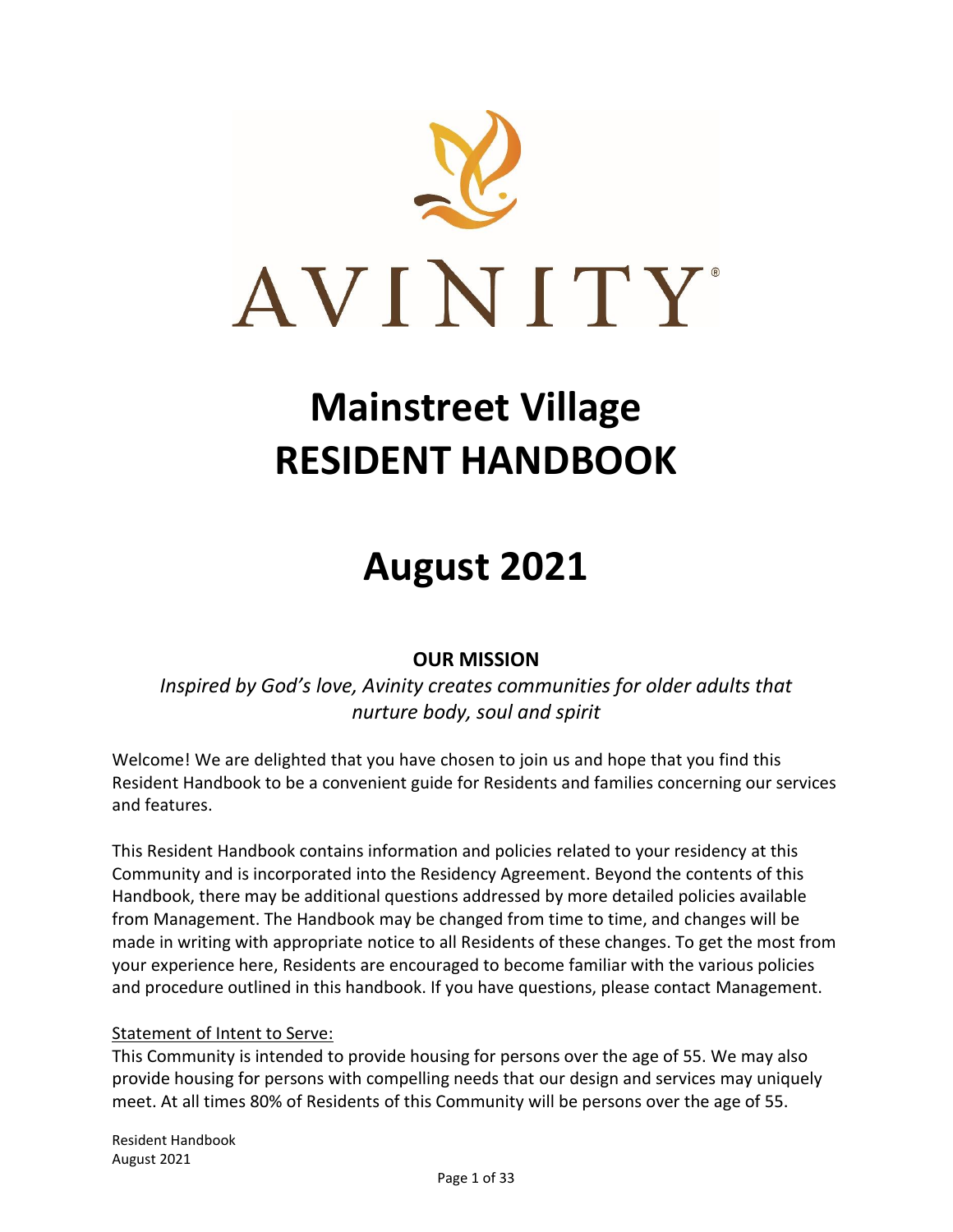# **Resident Handbook Table of Contents**

| $-A-$ |  |
|-------|--|
|       |  |
|       |  |
|       |  |
|       |  |
|       |  |
|       |  |
| $-B-$ |  |
|       |  |
|       |  |
|       |  |
|       |  |
|       |  |
| -C-   |  |
|       |  |
|       |  |
|       |  |
|       |  |
|       |  |
|       |  |
|       |  |
|       |  |
|       |  |
|       |  |
|       |  |
|       |  |
| -D-   |  |
|       |  |
|       |  |
|       |  |
|       |  |
|       |  |
|       |  |
|       |  |
| -E-   |  |
|       |  |
|       |  |
|       |  |
|       |  |
|       |  |
|       |  |
|       |  |
|       |  |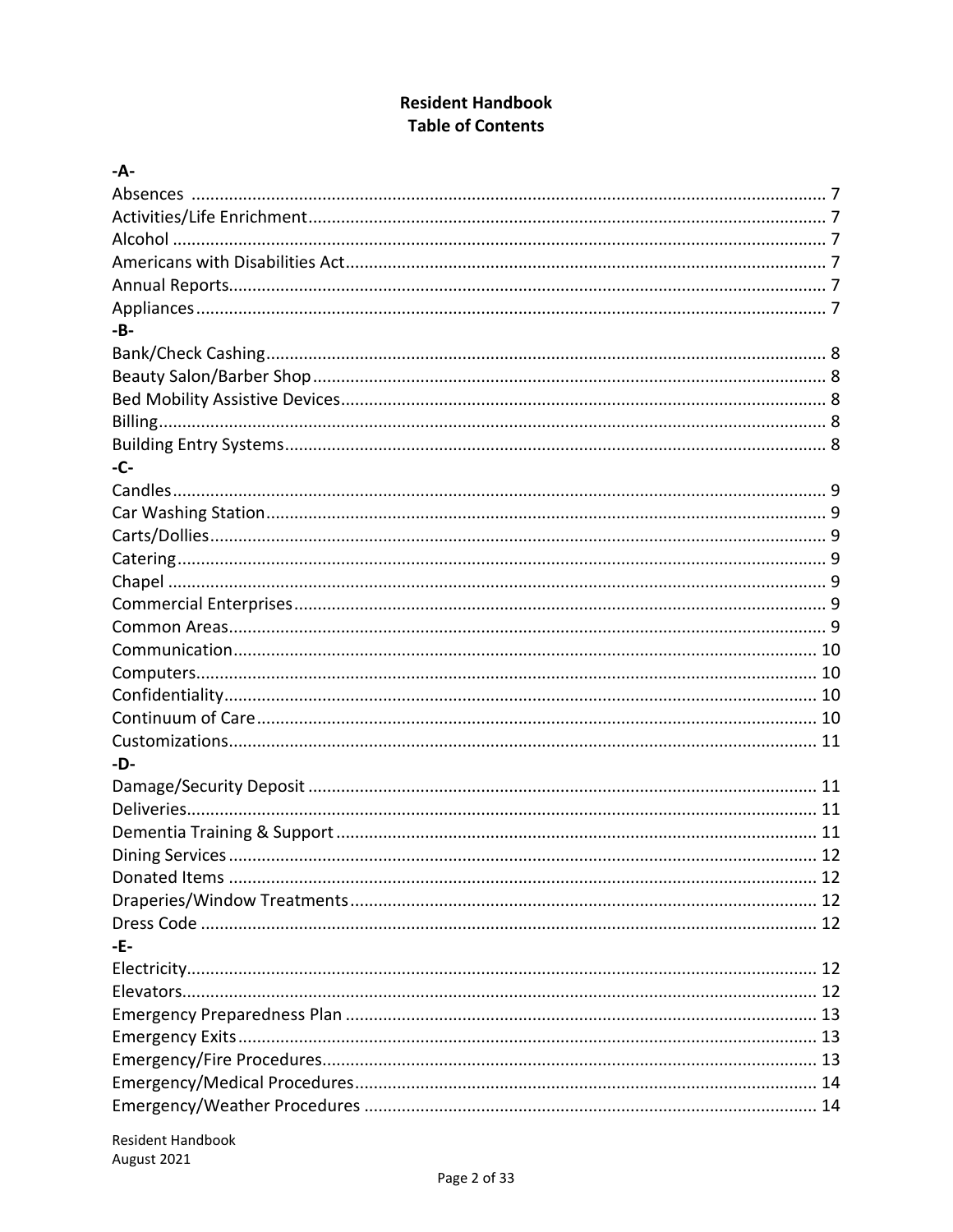| -F-    |  |
|--------|--|
|        |  |
|        |  |
|        |  |
|        |  |
| $-G-$  |  |
|        |  |
|        |  |
|        |  |
|        |  |
|        |  |
|        |  |
|        |  |
|        |  |
|        |  |
| -H-    |  |
|        |  |
|        |  |
|        |  |
|        |  |
| $-1-$  |  |
|        |  |
|        |  |
| -К-    |  |
|        |  |
| $-L-$  |  |
|        |  |
|        |  |
|        |  |
|        |  |
|        |  |
|        |  |
|        |  |
| $-M -$ |  |
|        |  |
|        |  |
|        |  |
|        |  |
|        |  |
|        |  |
|        |  |
|        |  |
|        |  |
| $-N-$  |  |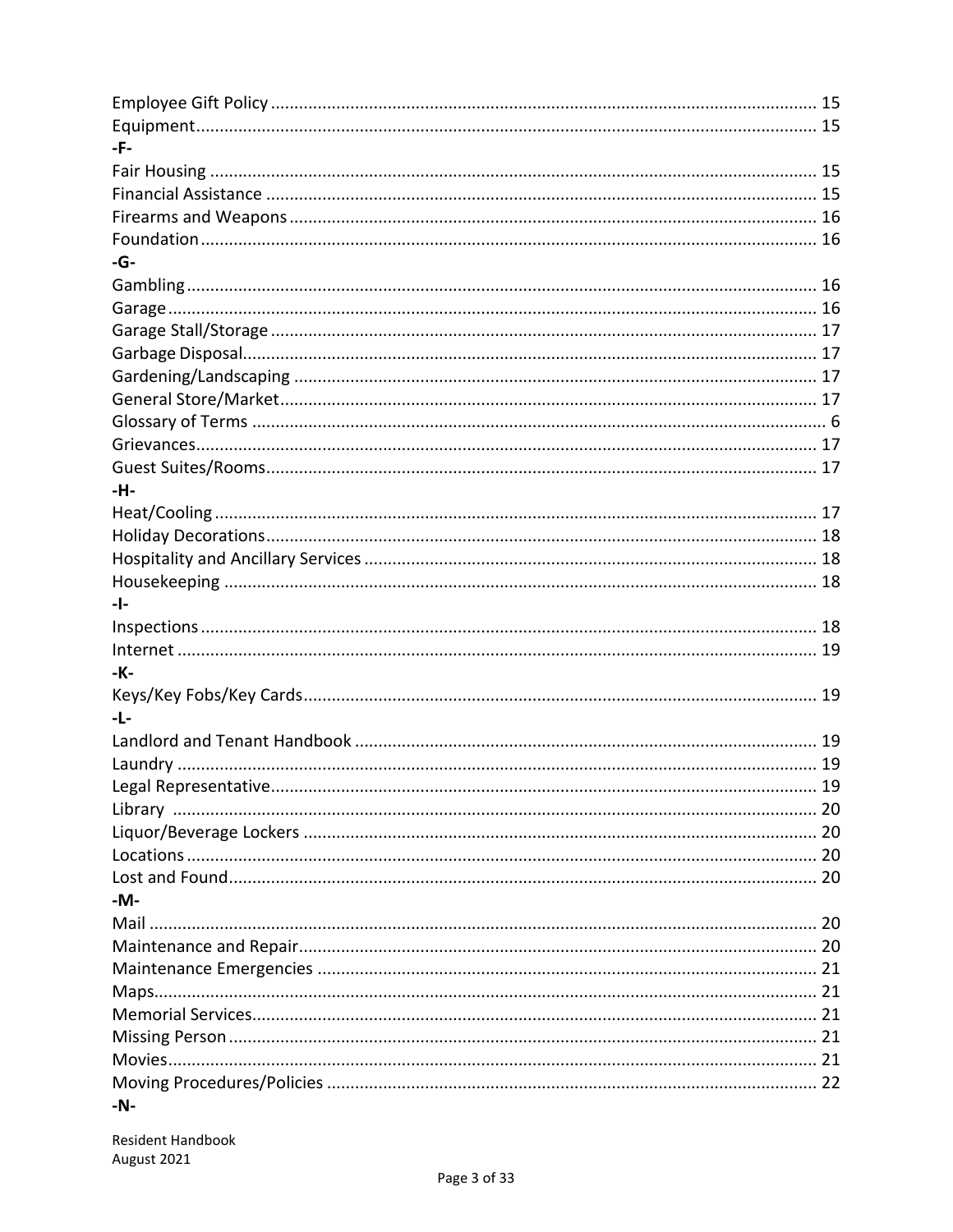| -0-                      |  |
|--------------------------|--|
|                          |  |
|                          |  |
|                          |  |
|                          |  |
| -P-                      |  |
|                          |  |
|                          |  |
|                          |  |
|                          |  |
|                          |  |
|                          |  |
|                          |  |
|                          |  |
|                          |  |
|                          |  |
| -R-                      |  |
|                          |  |
|                          |  |
|                          |  |
|                          |  |
|                          |  |
|                          |  |
|                          |  |
|                          |  |
|                          |  |
|                          |  |
| -5-                      |  |
|                          |  |
|                          |  |
|                          |  |
|                          |  |
|                          |  |
|                          |  |
|                          |  |
|                          |  |
|                          |  |
|                          |  |
|                          |  |
| -T-                      |  |
|                          |  |
|                          |  |
| <b>Resident Handbook</b> |  |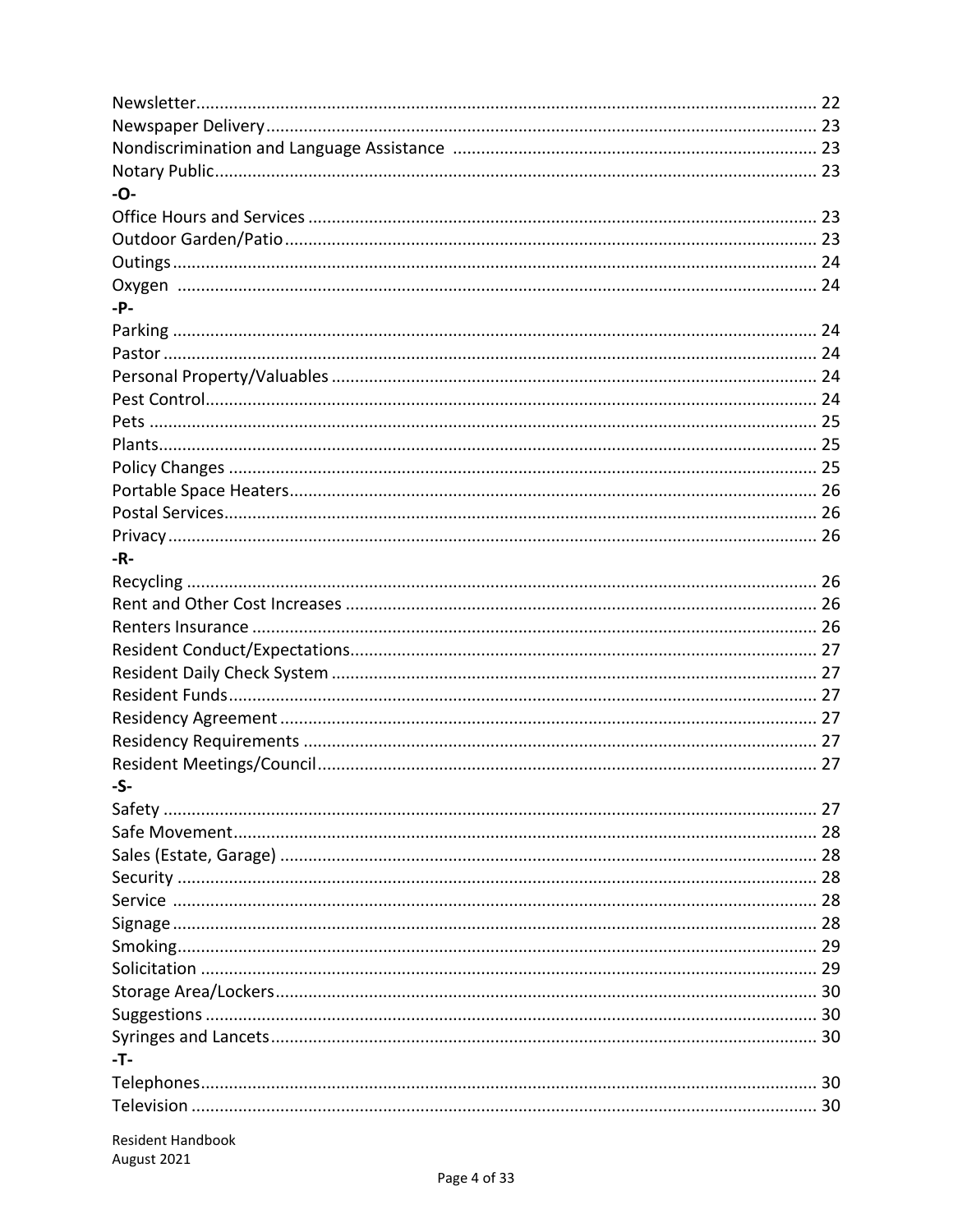| -U-    |  |
|--------|--|
|        |  |
| $-V -$ |  |
|        |  |
|        |  |
| $-W-$  |  |
|        |  |
|        |  |
|        |  |
|        |  |
|        |  |
|        |  |
|        |  |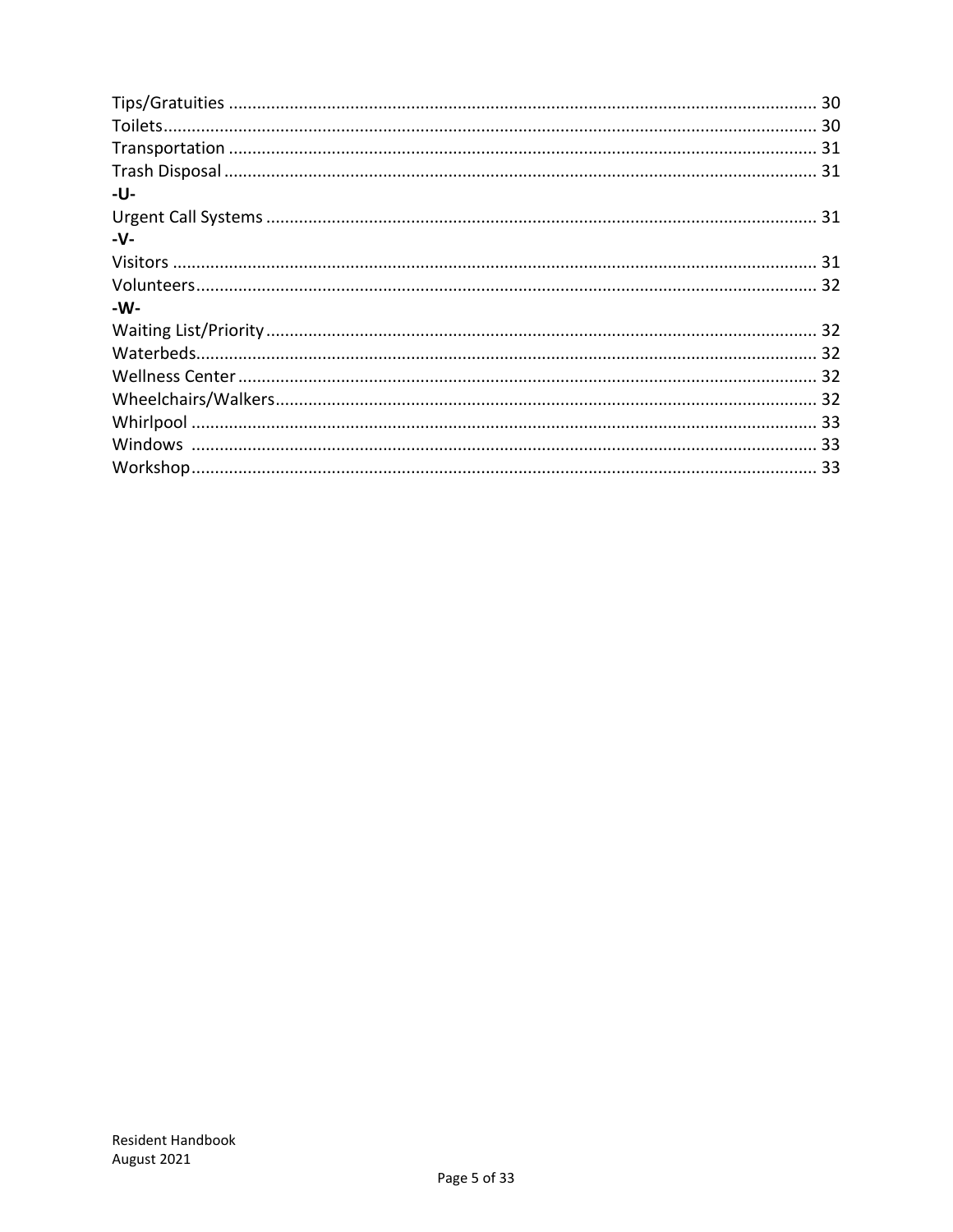## **GLOSSARY OF TERMS**

**Apartment** – For purposes of this Handbook, this is an all-encompassing term for living unit, apartment, townhome, brownstone, mew, suite and/or room.

**Memory Care (Arbor)** – The term used to describe memory care environments. The Arbor is located within Assisted Living or a similar housing setting with integrated supportive care services and is devoted to residents who have significant memory loss. Assisted Living Services are available 24-hours a day, meals are served family-style in the dining area, and activity programming takes place within common areas of the Arbor. Staff working in the Arbor are specially trained in care of individuals with memory loss.

**Care Environments** – The term used to describe the parts of the Avinity continuum that include clinical care and integrated supportive services.

**Assisted Living (Commons)** – The term used to describe general assisted living or a similar housing setting with integrated supportive care services. Access to 24-hour Assisted Living services, meals, housekeeping, and activities are included in the monthly rental rate. Additional supportive services and care may be purchased based on individualized needs.

**Community** – The senior living community/campus named above. Avinity, Inc. provides operational direction and oversight.

**Life Enrichment** – A department within the Avinity structure that engages Residents in purposeful, fun, and stimulating events and activities, offering meaningful one-to-one connections.

**Management** – On-site Community staff including your Campus Administrator, Housing Administrator/Director, Resident Services Director, Clinical Administrator and their designees.

**Independent Living (Terrace)** – The term used for the congregate, independent living apartments in the Community. Continental breakfast and utilities are included in the rental rate.

**Common Areas (Town Center)** – The main building common area featuring many Community amenities such as the Bistro, Barber/Beauty Salon, Library, Multipurpose Room, Club Lounge, Wellness Center, and Dining room.

**Visitor** – All resident visitors, guests, vendors and contractors.

**You** – For purposes of this Handbook, this is an all-encompassing term for all Residents of your dwelling unit and to your Legal or Designated Representative, as named in your Residency Agreement.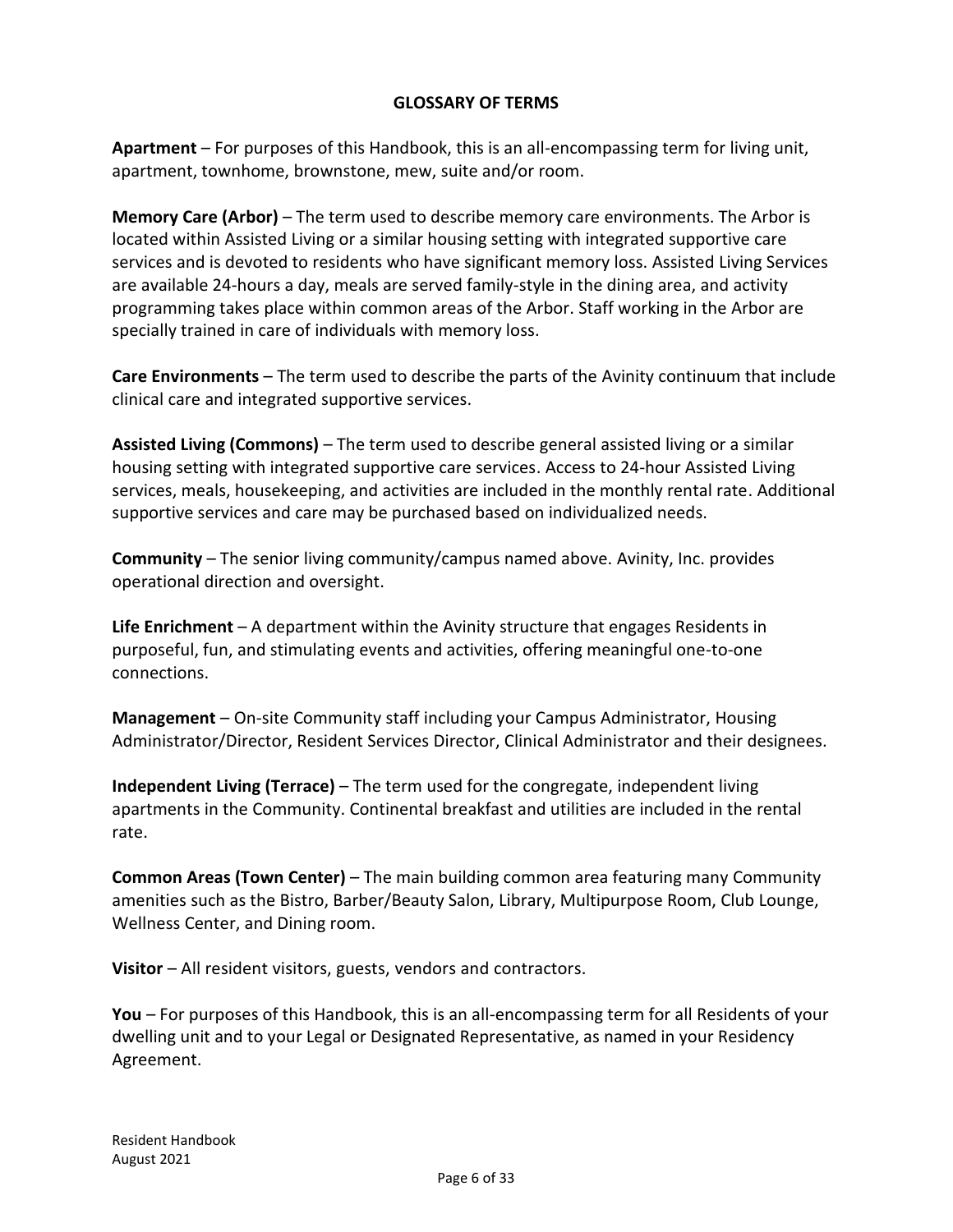## ABSENCES

Please inform the Reception Desk when you are going to be absent from your apartment for an extended period of time (longer than seven days). Such information will be used for internal communication purposed and will enable Management to serve you better. Additionally, knowing an emergency phone number where you can be reached is greatly appreciated. If there is a need to enter your apartment, such as for a delivery, repair, etc. detailed written instructions are recommended. There may be an absence credit for meals or services, for absence in excess of seven days. Please see Management for more information.

Additionally, in our care environments, we ask that family members, private caregivers and Residents sign themselves in and out, so we can verify your whereabouts in case of an emergency.

#### ACTIVITIES/LIFE ENRICHMENT

All Residents are invited and encouraged to participate in daily activities. You are also encouraged to share with staff or volunteers the activities and programs that may be of interest to you. These may include Community outings, special events, parties, indoor and outdoor games, intergenerational groups and various small special interest groups. A monthly newsletter and activity calendars are available at several locations throughout the Community. They may also be viewed online at AvinitySeniorLiving.org/communities. For activities with limited space, sign-up sheets may be used. Reservations for these types of events will be on a first come, first serve basis. For some activities, fees may be charged for cost of services such as transportation, tickets, or supplies. Please be aware that every effort is made to reach as many Residents as possible with our activities programming, however, not every activity will be appropriate for all Residents.

#### ALCOHOL

This Community may choose to serve, but not sell more than 2 glasses of alcohol (wine, champagne and beer only) per person at designated meals or at Resident special events and theme dinners. Alcohol will be served only to those who are legally able to partake. Staff under the age of 21 are not permitted to serve alcohol. In our care environments, a doctor's orders may be required.

Residents and outside groups (civic or broader community Groups) who have reserved our common areas may be allowed to bring in and serve their own alcohol after signing a waiver as a part of renting the room and using our services. Reservations can be made with the Reception Desk.

#### AMERICANS WITH DISABILITIES ACT

This Community is compliant with all State and Federal regulations with regard to accessibility for persons covered by this act.

#### APPLIANCES

Major appliances such as range, refrigerator, hood exhaust, dishwasher, microwave, etc. which are provided by the Community will be maintained, serviced, repaired and/or replaced at the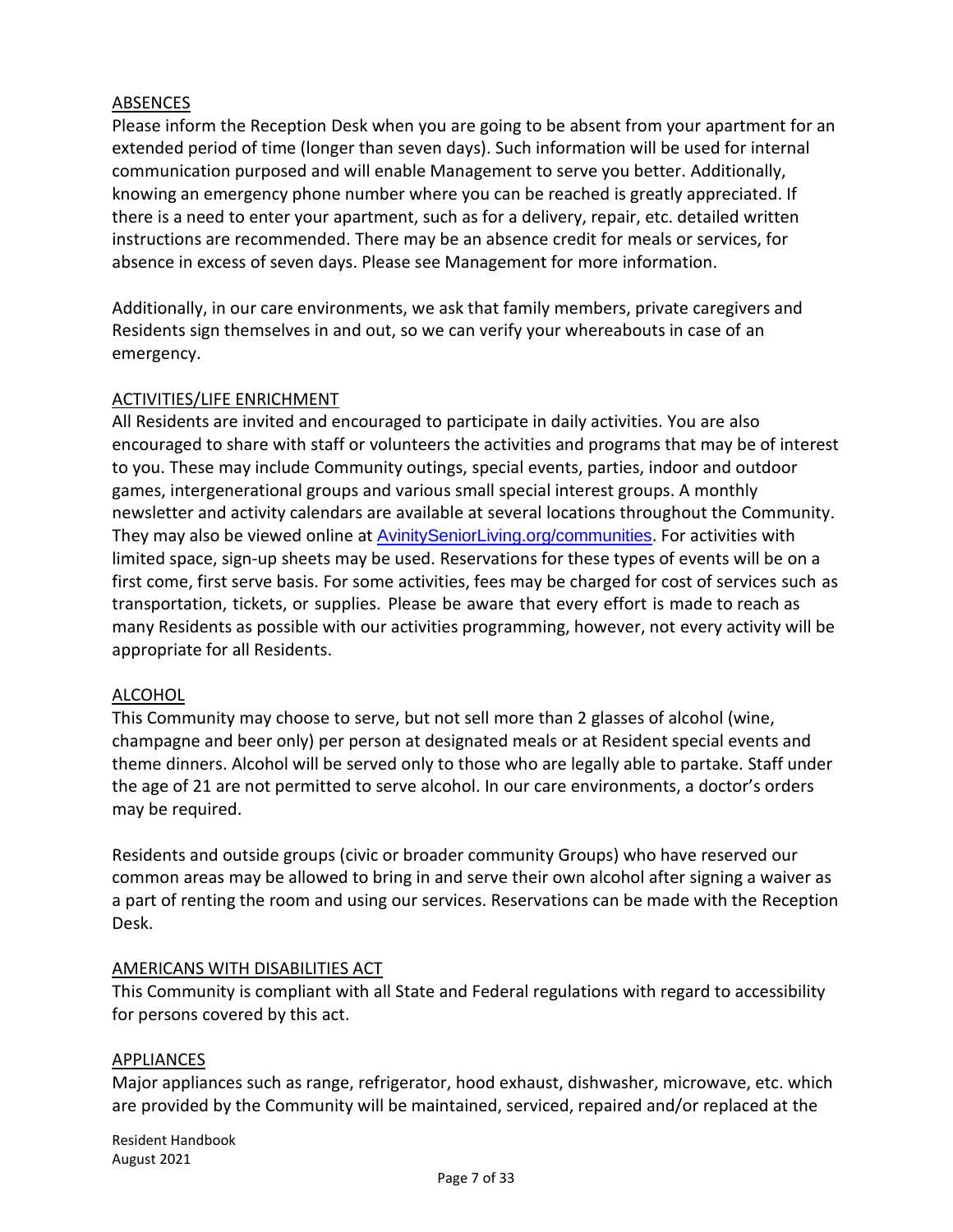Community's expense. You are not allowed to install or use additional air conditioning equipment, major appliances or supplemental heaters without prior written consent of Management. Safety inspections may be conducted to ensure that the operation of all appliances and fixtures are safe. Instruction booklets for major appliances are available upon request. Any damage as a result of negligence/misuse will be chargeable to the Resident.

## BANK/CHECK CASHING

Personal checks may be cashed, up to \$10.00, through the Mainstreet Village store, if funds are available.

## BEAUTY SALON/BARBER SHOP

This Community is pleased to offer a Beauty Salon/Barber Shop on the premises. The service is contracted though a licensed, private contractor. Rates are set by the salon and approved by Management. Please see the salon for pricing. As a courtesy, Services will be charged to your apartment. Appointments are made by calling the salon.

The salon is a contracted space to the beautician. We license the shop, and per our space use agreement with the beautician, we do not allow others to use the space as the contracted beautician has their own equipment and supplies in the shop.

## BED MOBILITY ASSISTIVE DEVICES

For the safety of our residents, and in compliance with various regulations, Avinity has a defined policy and procedure for usage of Bed Mobility Assistive Devices in our care environments. Residents who reside in one of our care environments must contact Management for assistance and review prior to installing any bed assistive devices. Avinity has a defined list of approved devices for use in our communities.

#### BILLING

Statements for rent, health care services and any additional charges will be mailed out around the first of each month. These charges may include, but are not necessarily limited to: meals, beauty salon/barber services, and maintenance or housekeeping services not normally included in the monthly rental charges. Full payment is due by the 10th day of each month, or within five (5) business days of Owner's delivery of any statement, whichever is later. Any bank charges incurred by Avinity for insufficient funds of a Resident's account will be billed back to you. Resident will pay for services and supplies provided by third parties according to the billing and payment policies established by those third parties. Each resident will indemnify, defend and hold Owner harmless from any claims by third parties for services or supplies provided that resident.

#### BUILDING ENTRY SYSTEM

For security, doors into our buildings are kept locked. Visitors arriving may use the entry system to contact the Receptionist or person they are visiting to let them know they have arrived and be let into the building.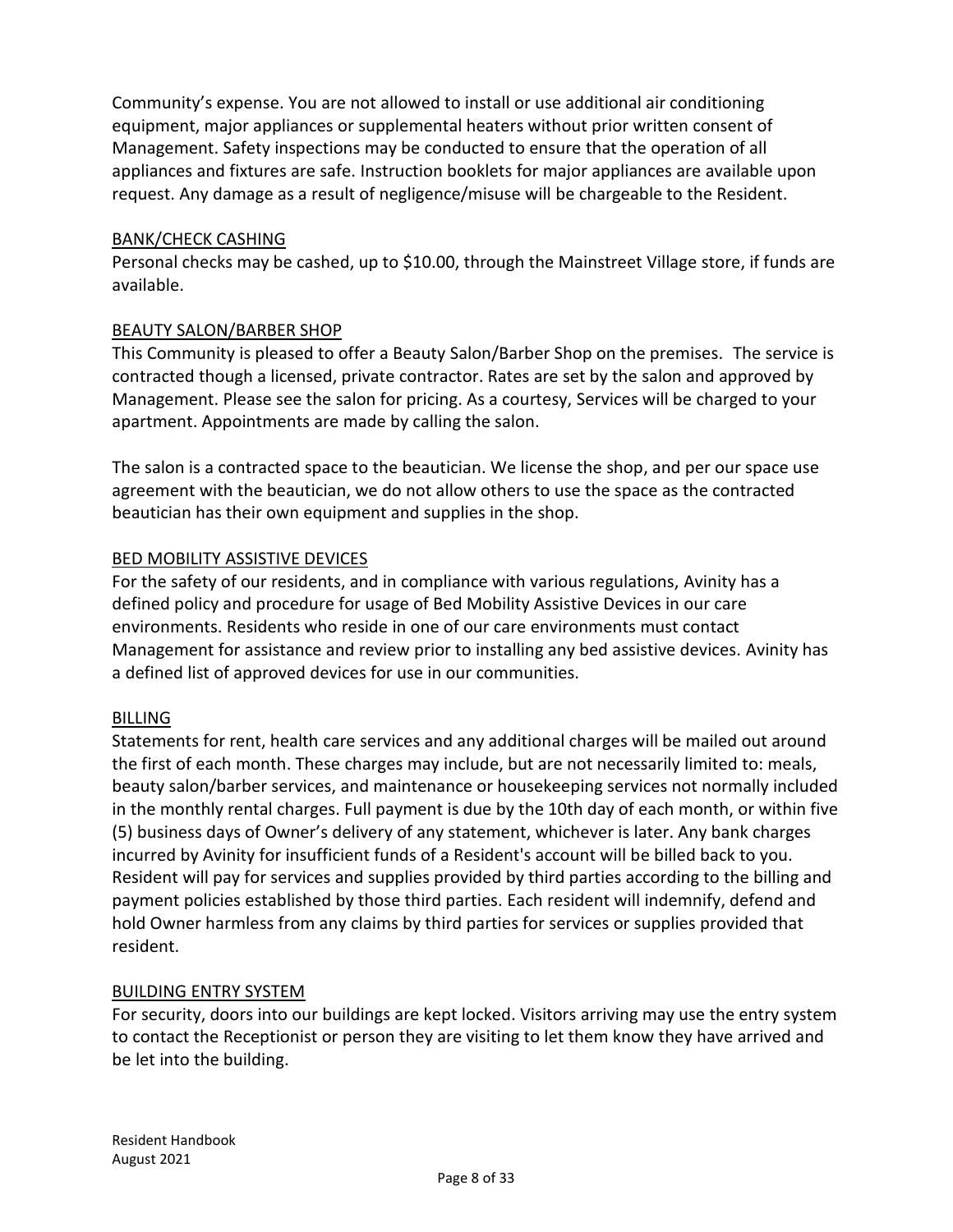## CANDLES

The use of candles in our Independent Living apartments is not restricted. No open flame candles are permitted in hallways or common spaces in Independent Living buildings. Open flame candles are not permitted within our care environments.

Extreme caution must be exercised due to potential fire hazard. Candles in enclosed containers are preferred. Do not leave burning candles unattended. Battery operated candles are recommended in Independent Living but required in other settings. Resident is responsible for all damages caused by use of candles by Resident or their visitors.

#### CAR WASHING STATION

A car washing area is located in the garage. It is intended for Resident use only. Please be certain to leave the area clean after using it. Please do not leave your vehicle unattended or with the engine running.

## CARTS

Carts are available for your use. The carts are located in the garage and may be used on a first come, first served basis. There are also small grocery carts available in a cove, in the lobby, near the dining room door. Please promptly return the cart to the designated storage area after each use.

#### CATERING

Catering is available through our Nutrition and Culinary department on a fee-for-service basis. The Culinary staff will assist you in planning a special menu if you so choose, or to help arrange for other special items. For information, please contact the Reception Desk.

#### **CHAPEL**

Christian Ministry is at the heart of Avinity's Mission. Our chapel is open to Residents, family members and staff for quiet meditation, personal and group worship, and for other appropriate events. Ecumenical services are conducted on a regular basis. Please check the Chapel schedule for information regarding regular worship services, memorial services, and other special services. Other gathering spaces may also be available for group and individual use. See also PASTORS.

#### COMMERCIAL ENTERPRISES

Resident business or commercial enterprises are not permitted without the approval of Management. As a general rule, enterprises that require customers or suppliers regularly coming and going from the community would be prohibited. Further, use of equipment that could adversely affect the quiet enjoyment of other Residents is not allowed. No solicitation of other Residents is permitted. See also Solicitation Policy.

#### COMMON AREAS

Common areas within the building are provided for you and your visitors to enjoy. We trust that respect for one another will be shown and common areas will be kept tidy. Furnishings are Prof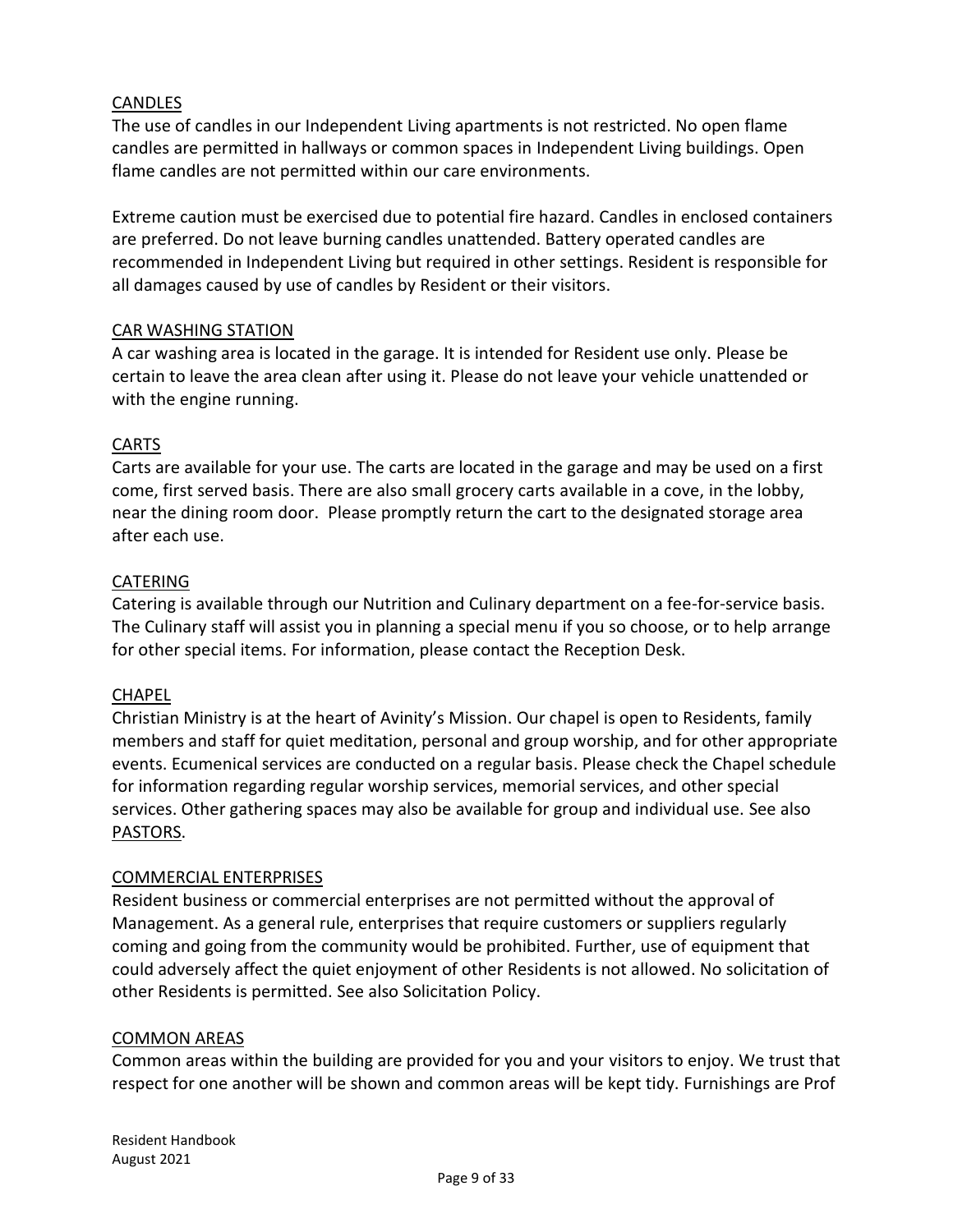special events or gatherings, additional chairs and/or tables may be set up to provide additional seating space for large numbers.

Common areas may be available for private parties for both Resident and non-resident groups by arrangement. Reservation forms, rental agreements and information about fees are available from the Reception Desk.

## **COMMUNICATION**

Providing you with information about our community is important to us. There are open mail boxes for each apartment near the lobby where internal communications is provided. Also, the menu will be distributed weekly which may contain additional culinary updates. The Newsletter and Life Enrichment Calendar is distributed monthly with a variety of community updates and activity schedules. Across from the open mailboxes there is an Life Enrichment bulletin board where additional updates are posted.

#### **COMPUTERS**

A Resident computer and workstation are available for Resident's shared use located in the library. The computer has internet access and is connected to a MSV printer. Please work with the receptionist to access your printed copies, there is a .10/page charge.

#### CONFIDENTIALITY

Resident files will be kept confidential. Management is authorized to release information of any type about you to your Legal or Designated Representative, as named in the Residency Agreement. Management is also authorized to release information to any health care provider who may be consulting with, caring for, or treating you, and to any person as may be required by law.

#### CONTINUUM OF CARE

Avinity and its affiliates strive to implement its mission by offering and/or coordinating a continuum of care and services. This continuum includes independent housing options, assisted living or other housing with integrated supportive services, respite care, skilled nursing care, short term/transitional care, dementia care, therapy, home care, hospice, and other services assisting older adults. Avinity affiliates also provide a variety of services ranging from delivered meals to primary medical care and Medicare Advantage Special Needs Plans.

Avinity is dedicated to helping individuals live as independently as possible while providing dignified and safe choices for care options within our communities. PHS offers a variety of services in the continuum of care at this and other Avinity affiliates. Existing residents may have priority status for movement within the Community or transfer to other Avinity affiliate communities, however we cannot guarantee that the specific apartment or location preferred will be available at the time of need. See also WAITING LIST/PRIORITY SYSTEM

Should you choose to utilize a provider other than Avinity for services, we highly recommend you research and verify their credentials. For additional information contact Management.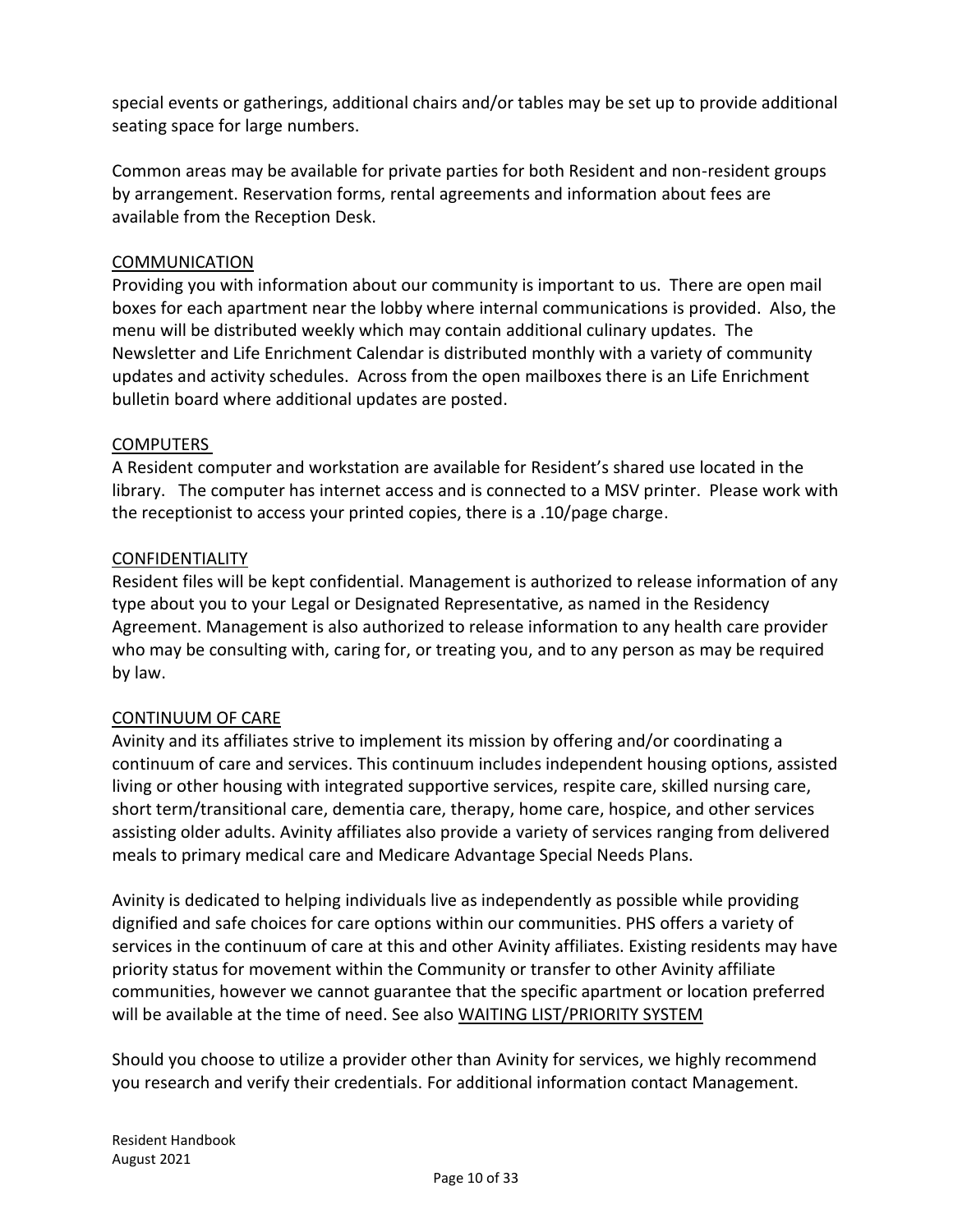## CUSTOMIZATIONS

No structural customizations/modifications may be made to your apartment without written authorization of Management. You are welcome to make decorating modifications such as custom color paint, with prior authorization from Management and with the understanding that upon move out you may be required to pay for the apartment to be restored to its original condition. Please contact Management for assistance or a referral to hang large or heavy items on walls (additional charges may apply).

#### DAMAGE/SECURITY DEPOSIT

Your damage deposit is for any damage to apartment or building/grounds or unpaid portions of rent or fees. You may not use it as a substitute for final month's rent. Annual interest, where applicable, will be at the rate prescribed by state law. Any unused portion of deposit will be returned to you within 21 days of termination of occupancy when a forwarding address has been provided. The damage deposit will be retained for any damage beyond normal wear and tear as determined by Management. If your damage deposit does not fully cover the costs of the damage, additional charges may apply. For more details see your Residency Agreement.

#### **DELIVERIES**

Management, or the Reception Desk, may sign for deliveries/packages for you if the delivery service is unable to contact you directly. We do this as a convenience for you. We will not sign for deliveries that are alcoholic beverages or Resident medications. Occasionally there may be a delivery/package that you do not wish to accept. If that is the case it is your responsibility to let the Reception Desk know prior to its delivery. It is your responsibility to pick up packages upon notification. This Community is not responsible for packages left in common areas.

#### DEMENTIA TRAINING & SUPPORT

The DOVE Signature Program for Memory Care is the culmination of many years of thoughtful consultation with an Avinity affiliate (Presbyterian Homes and Services) staff, families, and leaders in the field of dementia research. We believe that caring for the needs of those with memory loss grants us an extraordinary opportunity for ministry and we've made it a priority to raise the standard for this care.

#### **Dementia Training**

Avinity's affiliate Presbyterian Homes & Services provides specialized training in the area of Alzheimer's Disease and Related Disorders to all direct care staff and their supervisors. Initial training will be made up of at least 8 hours and at minimum two hours annually. The initial training includes education in the following areas:

- An explanation of Alzheimer's disease and other dementias
- Assistance with activities of daily living
- Problem solving with challenging behaviors
- Communication skills; and
- Person-centered planning and service delivery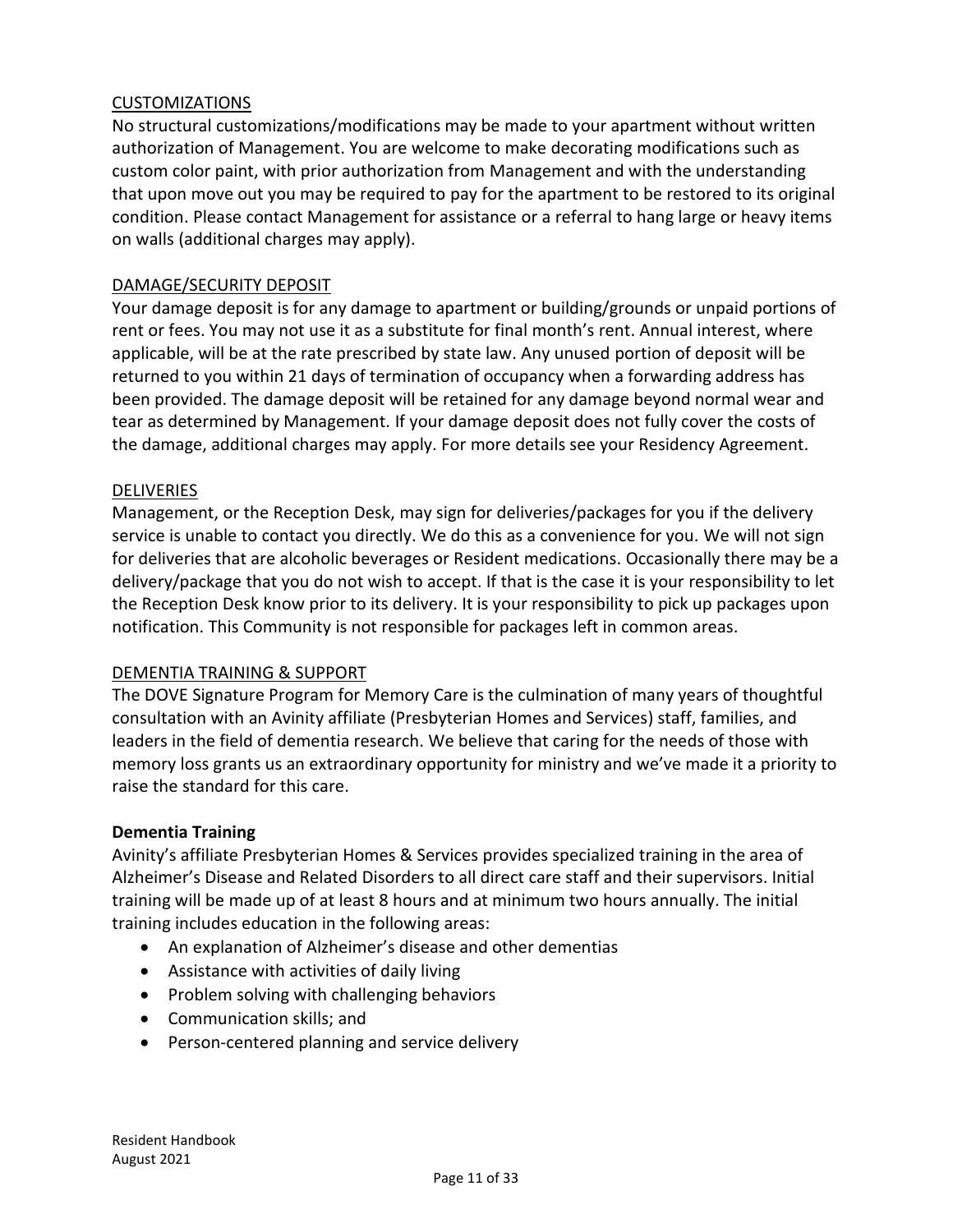## **Family Involvement & Support**

- We seek a partnership in care giving with families or other support systems
- We recommend family involvement in support groups such as those offered by the Alzheimer's Association for those whose family member struggles with a form of Dementia.

## DINING SERVICES

We strive to offer a wide variety of nutritious and appetizing meals. We value your suggestions and comments. Meal delivery service to your apartment is available for a nominal charge and may be limited to specific mealtimes. For meal delivery, please contact the Kitchen. Visitors are welcome to dine with Residents of the Community, reservations are required. Meal charges (where not explicitly included in your rent) for you and your visitors are included on the Hospitality and Ancillary Services Rate sheet**.** 

## DONATED ITEMS

We appreciate items (equipment, pianos, other furnishings, etc.) donated to this Community by you or your family. Due to need and storage limitations, please note Management reserves the right to accept or refuse donations. Disposition of items accepted will be at Management's discretion. Donated items become the property of PHS.

## DRAPERIES/WINDOW TREATMENTS

We provide and maintain window blinds in all apartments. Residents may take the responsibility of providing draperies/window treatments of their choice; however, draperies must complement the aesthetics of the exterior of our facility. It is Managements responsibility to ensure the appropriate appearance of the building from the outside; therefore, it is possible that Management may request a drapery change. When installing window treatments, please do not drill or nail into the wood trim surrounding the window. If you choose to install your own window treatments, you will be responsible for removing the original window treatments and storing them within the apartment. You will also be responsible to re-install the original window treatments prior to move out. Resident is responsible for costs of replacement for any damages to the original window treatments. Maintenance may be available for assistance.

#### DRESS CODE

Residents and visitors are expected to be appropriately dressed when outside their apartments. Pajamas, bare feet, and exposed undergarments are examples of inappropriate attire. Management reserves the right to address inappropriate choices of dress privately with a Resident.

## **ELECTRICITY**

Electricity is not included in your rent. This is a direct service from Xcel Energy. It is the Resident's responsibility to contact the local electricity provider to arrange for service.

#### ELEVATORS

Elevators are available for your use and convenience. In the unlikely event that the elevator becomes stuck, please follow the instructions in the elevator. Please do not try to resolve

Resident Handbook August 2021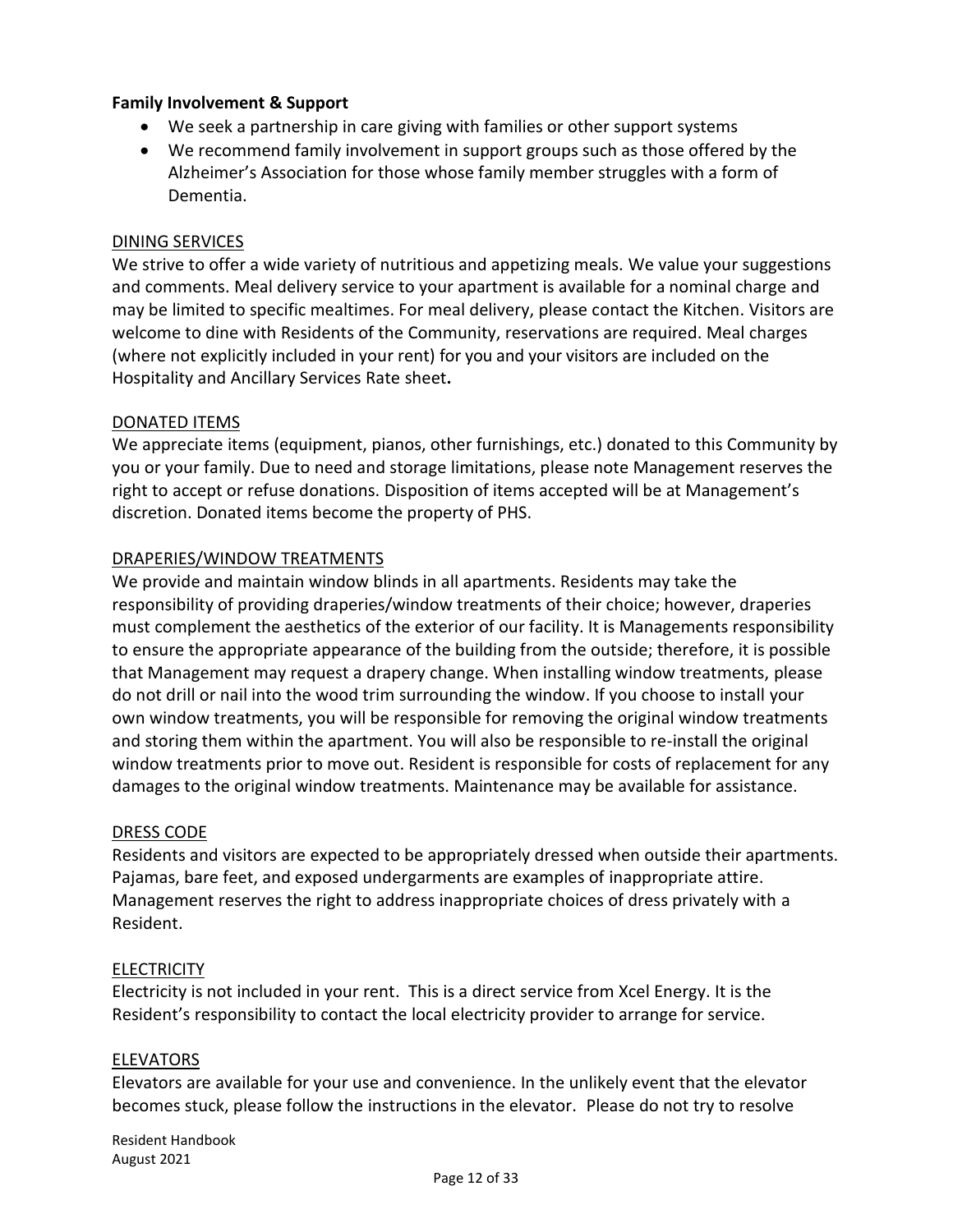mechanical problems yourself. If you notice any problems with the elevator or hear the alarm bell, please contact Management immediately. Elevators are checked and maintained on a regular basis. **Do not use elevators in case of fire**. Elevators may not be available for use in a power outage.

## EMERGENCY PREPAREDNESS PLAN

A copy of our emergency preparedness plan is available at each Nursing Station in our care environments, as well as the Reception Desk. It is available for your viewing upon request. If you have any specific questions, please address them with Management.

#### EMERGENCY EXITS

Emergency exit diagrams are posted on each floor and near the Reception Desk. In the event of an evacuation, emergency personnel or staff will direct you to the appropriate exit.

## EMERGENCY/FIRE PROCEDURES

In the event of a fire, all residents should shelter in place, or remain in their apartments unless: the fire is in your apartment, or an immediate evacuation is advised by Management or emergency personnel.

If the fire is in your apartment or the area where you are:

- Do not attempt to extinguish the fire yourself.
- Leave the immediate area of the fire.
- Call 911 from another apartment.
- Once the fire department has arrived, follow their directions.
- Remember do not use the elevator when there is a fire.

If the fire is NOT in your apartment:

- Stay in your apartment.
- Keep your door closed.
- Wait for further instruction.

This Community was constructed with numerous safety features to signal everyone in the event of fire and to contain any fires in certain areas to prevent the damage and loss of life. The building is zoned with firewalls through each floor and corridors. There are smoke detectors and sprinkler heads throughout every room, corridor, and common space in the building. If the alarm is activated, fire doors throughout the corridors and elevator lobbies will automatically close to contain the fire. Audible alarms will sound in all common areas of the building and resident rooms. Additionally, several fire panels throughout the building will be activated and signal the staff as to the exact location of the alarm. The fire panels are monitored by an outside company 24-hours a day and that company will contact the local Fire Department immediately in the event of an alarm. In our independent living environments, smoke will activate the smoke detectors and that room detector will sound only in the Resident's apartment. In our care environments, the smoke detector will also signal the staff through the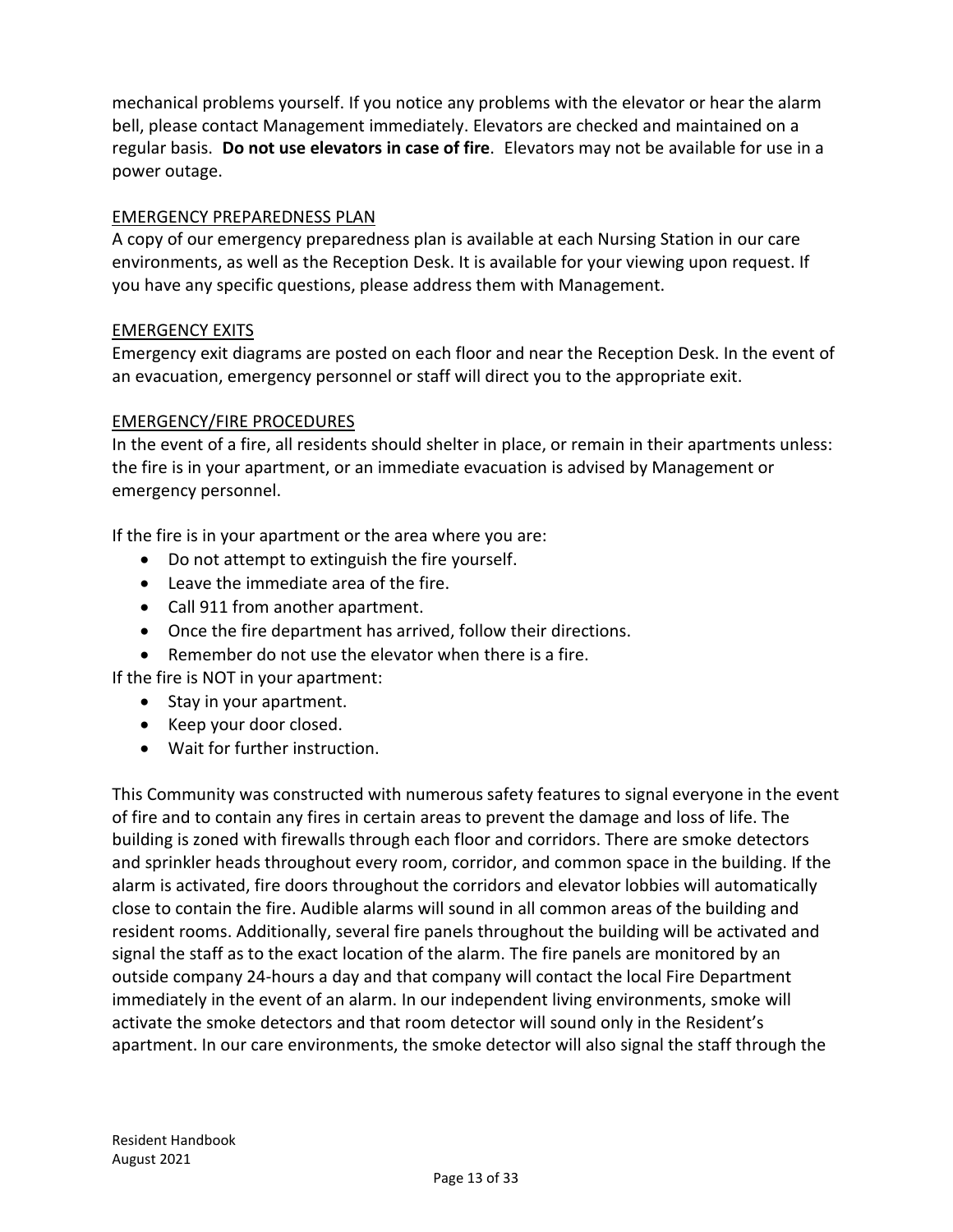emergency call box as to which apartment is affected. If the smoke is of sufficient nature to reach the corridor or any other common area of the building, then the main alarm system will be activated.

Residents should stay in their apartment with their apartment door closed if they hear the fire alarm. Because of the way the building is zoned with firewalls and fire-rated doors throughout, it is safer for residents to remain in their apartment than to attempt to evacuate. However, if a resident feels they are in immediate danger, they should evacuate using the stairs and **not** the elevator. If there needs to be a building-wide evacuation, the Fire Department will make that decision.

## EMERGENCY/MEDICAL PROCEDURES

**Independent Living**– If able, call 911 yourself as the emergency responders will prefer to talk to you directly. If possible, please let Management know that you have called 911. If you are admitted to the hospital, please ask someone to notify Management of your absence. Except as permitted by your Residency Agreement, Management will not share information of your whereabouts without your permission or the permission of a responsible party.

**Care Environments**– Residents are encouraged to use their urgent call pendant to call the clinical staff on duty in case of a medical emergency. The staff will assess the situation and contact 911 if an emergency response appears appropriate.

## EMERGENCY/WEATHER PROCEDURES

This Community is built to withstand strong winds and severe weather; however, it is important that Residents be thoughtful about how to respond in the event of severe weather. The following are recommended:

1. BE PREPARED

We recommend keeping a few items handy in the event of threatening weather, the loss of power, and/or injury resulting from severe weather:

- Your cellular phone (cordless phones may not work during power outages)
- A flashlight with batteries that work
- A battery-operated radio
- A first aid kit
- A blanket (for protection and to keep warm in the event of power failure)
- For care environment Residents your Urgent Call Pendant.
- 2. STAY ALERT

If there is severe weather in the area, local television and radio stations are a good source of up-to-date storm information.

- SEVERE WEATHER WATCH means that conditions are favorable for severe weather. Prepare your apartment, listen to the weather reports, locate your cellular phone, a flashlight and battery-operated radio, and close your curtains or drapes
- SEVERE WEATHER WARNING means that severe weather has been identified. Take shelter immediately and remain calm.
- 3. REACT CALMLY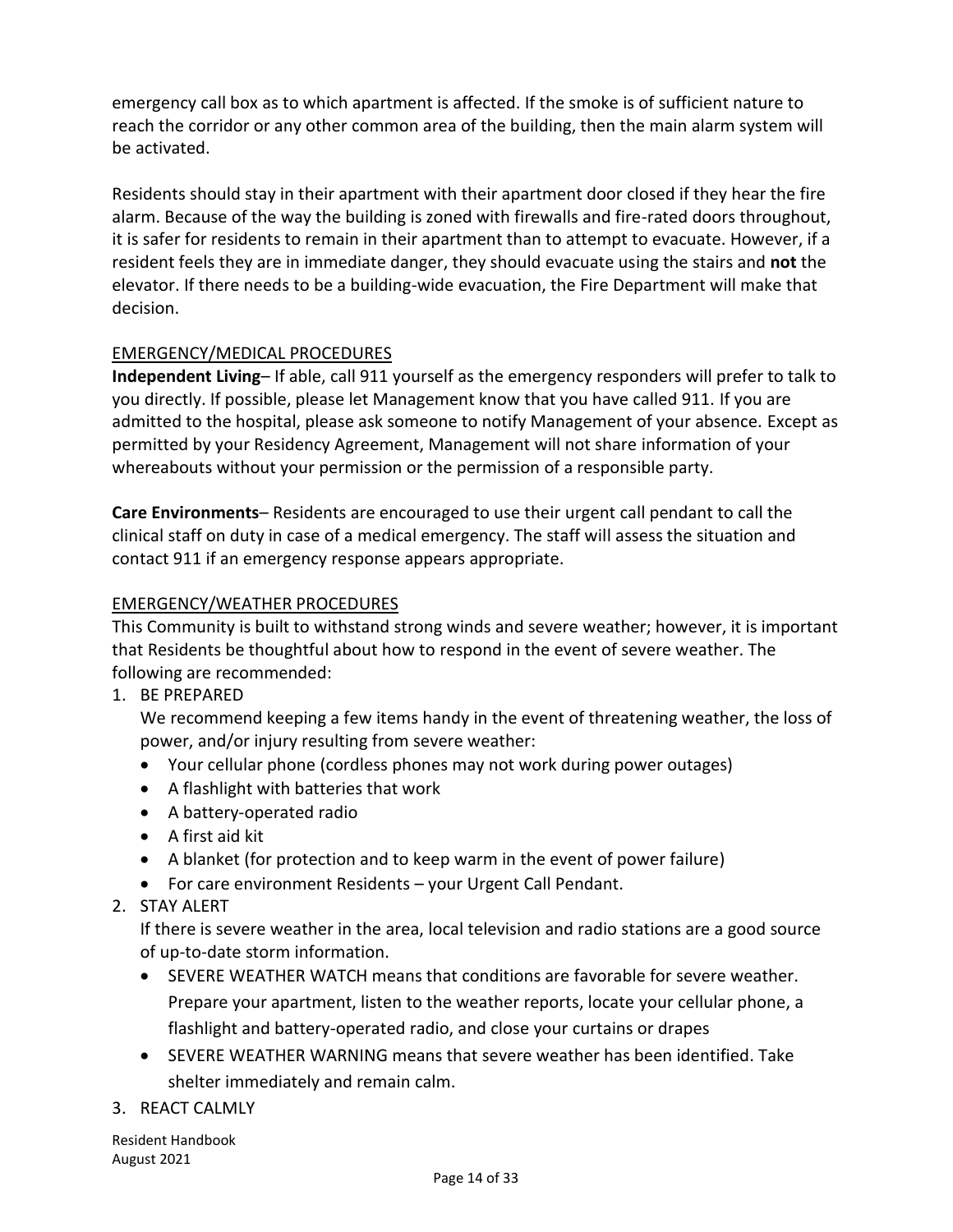If there is a SEVERE WEATHER WARNING in our area:

- Stay in your apartment but move away from windows and glass; the bathroom is the safest room in your apartment.
- You may also move a chair into the hallway to stay until the threat passes.
- Listen to your battery-operated radio for severe weather updates.
- Please contact Management should you have questions or require assistance with advanced severe storm related planning and/or preparations.

#### EMPLOYEE GIFT POLICY

Employees and contracted employees of PHS and its affiliates are not allowed to accept gifts or tips from Residents or their families. Therefore, as a condition of employment, staff of Avinity are not permitted to accept tips or receive gifts. However, we realize that Residents have a right to exercise their own choices and may wish to acknowledge a specific service or individual. If you do wish to recognize an employee for outstanding work; we ask that you share your appreciation with a word of thanks, a card, or consider recognition through the Shining Star program. If you wish to share a monetary gift with our Community, it can be designated to our Employee Appreciation Fund or to support other needs of the Community and/or Residents with financial needs. Please see Management or call the Foundation Office at 612-861-2799 for more information.

#### EQUIPMENT

In our care environments, there may be times when your needs require some adaptations to your environment for your safety and that of our staff. Some equipment needs such as lift equipment, assistive devices, bed assist devices, oxygen equipment or other health-related equipment needs, may necessitate moving furniture and/or making sure the equipment is installed per manufacture guidelines for safety.

#### FAIR HOUSING

Avinity does not discriminate on the basis of race, color, national origin, religion, sex or handicap. Avinity complies with all Federal and State regulations regarding Fair Housing and Human Rights.

#### FINANCIAL ASSISTANCE

You may be eligible to receive certain public funds to assist in the payment of rent and/or service fees. Some, but not all, Avinity Communities may participate on a limited basis in various state or county-administered programs. You may be required to move to another apartment within this Community or seek alternative housing to utilize public assistance. Your eligibility for public funds does not guarantee that such funds will be available or that a qualified apartment will be available at the time of need. You are responsible for applying for these programs and are also responsible for payment in full of any charges required to be paid by you.

For no fee, you may also wish to contact the Senior Linkage Line and the County in which you reside to obtain assistance in evaluating your housing and service needs and available resources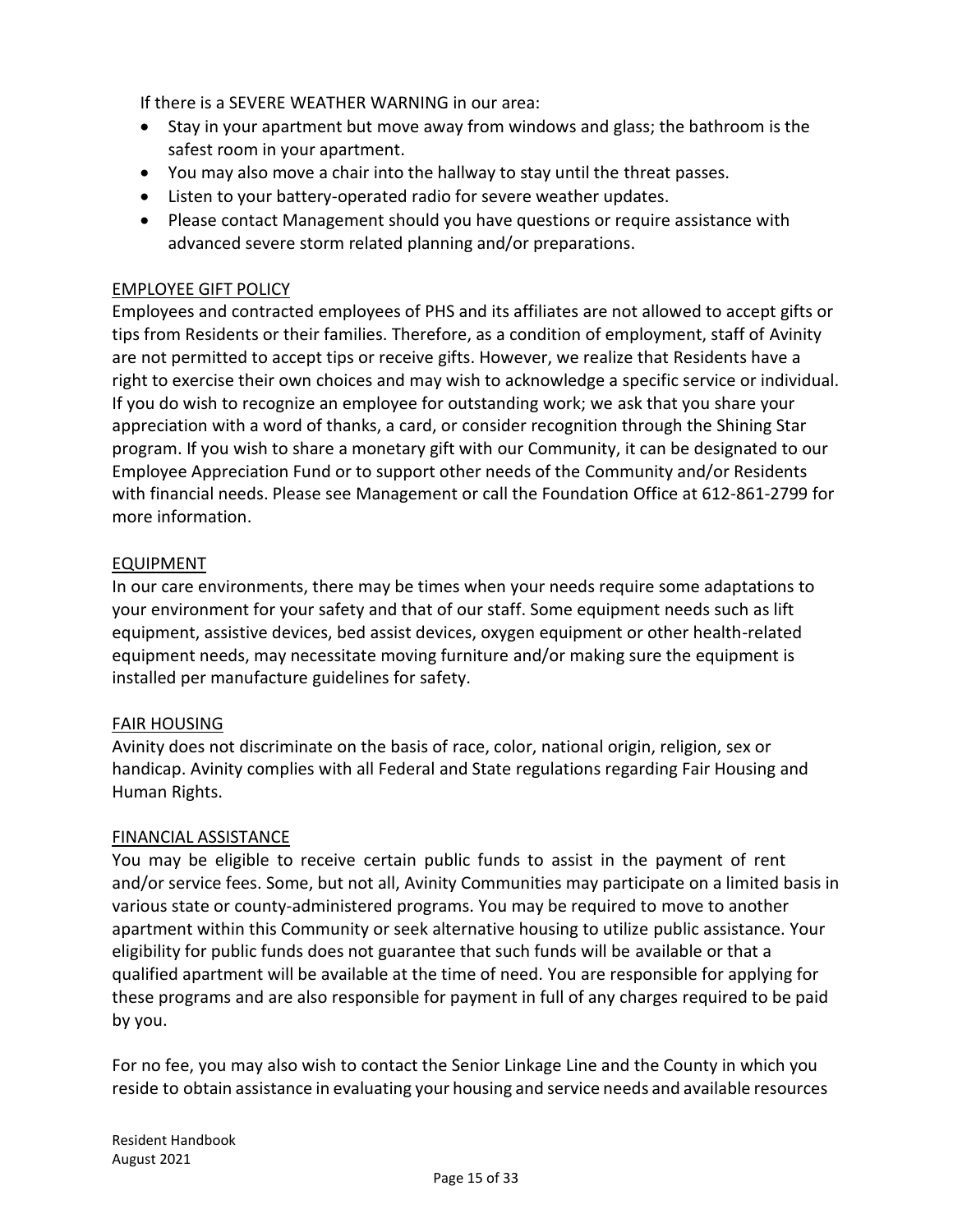## FIREARMS AND WEAPONS

Avinity strongly discourages firearms and other weapons on any of our premises at any time. However, in accordance with state law, in Avinity owned or managed Independent Living apartments, Residents with appropriate permits may have firearms. Additionally, Avinity's policy states that these firearms must:

- 1. Remain unloaded
- 2. Remain within the apartment
- 3. Be secured in a locked cabinet or drawer

Firearms may not be stored in any common area, storage locker, garage stall, automobile or other vehicle parked in the garage or on the premises. No firearms or weapons of any sort are permitted in our care environments, or elsewhere on the premises except where authorized by law.

#### FOUNDATION

The Avinity Foundation is a non-profit organization dedicated to raising charitable gifts to support the mission of Avinity. Generous donors have been essential since Avinity was founded in 1970. The Foundation welcomes gifts made through cash and stock contributions, future gifts through wills, bequests, designated beneficiary of IRA Funds or Life insurance, and life income gifts such as charitable gift annuities. The Foundation conducts endowment and capital campaigns to build new communities and renovate the existing communities of PHS. Gifts raised by the Foundation also support benevolence (providing funds for residents who have exhausted their assets), spiritual care, including the ministry of chaplains, and educational opportunities for employees, among other ministry priorities. Many residents and their family members choose PHS as one of their philanthropic priorities.

#### GAMBLING

This Community may offer gambling themed activities or events, such as Bingo or Casino Night. Winning prizes is acceptable. however, no paying to play a game is allowed. This is in accordance with state gaming commission rules. This Community does not sponsor casino outings. Residents may organize outings directly through casinos if they wish.

#### GARAGE

Underground garage stalls are available for an additional charge. See Hospitality and Ancillary Services Rate Sheet for rates. The following rules apply:

- Stalls are assigned by Management
- No warming up your car indoors
- Turn lights on when entering and exiting
- Be sure the garage door is shut completely after you enter or exit.
- Only one vehicle should enter or exit at a time
- Openers are assigned and batteries expire from time to time. See Management for assistance as needed
- Report if opener/fob is lost there will be a charge for lost garage door openers/fobs.
- Speed limit in garage is 5 miles per hour
- Park equally between lines

Resident Handbook August 2021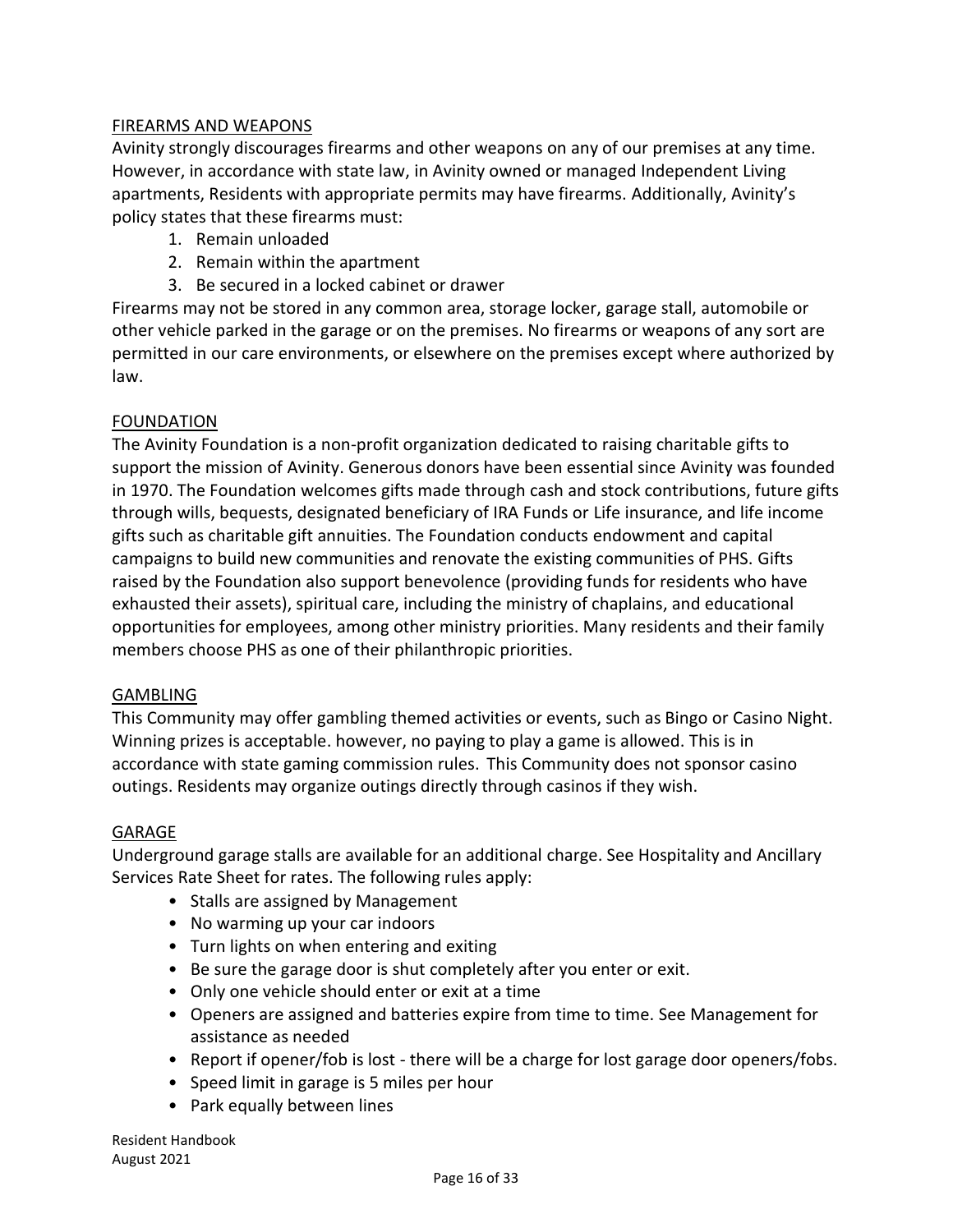- Report any suspicious activity
- Follow appropriate directional signs
- Garage renters must provide complete information regarding vehicle and insurance
- Inform management of all changes related to vehicle registration or license plates

#### GARAGE STALL/STORAGE

Storage of personal items in your garage stall is permitted on a limited basis. Storage lockers in the garage stalls may be used. Management is not responsible for the security or damage of items in storage lockers. Do not store flammable or corrosive materials in the lockers. It is recommended that items that may be damaged by extreme temperatures or moisture not be stored in garage storage lockers.

#### GARDENING/LANDSCAPING

This Community is responsible for landscaping and garden areas. Please do not place anything in the common outdoor areas such as planters, bird feeders or statues. If you are interested in volunteering to water the flowers, please contact Life Enrichment for more information.

#### GENERAL STORE/MARKET

Mainstreet has a small store located in the lobby. The store has a variety items commonly used by resident that are available for purchase. Staff works to maintain an inventory of those items however items may not always be available. Please note that sales tax may apply.

#### GRIEVANCES

If a time arises when a complaint or serious concern has not been resolved through routine channels, concerns may be directed to Management. If the Campus Administrator is unable to resolve the matter, you may contact the Regional Director of Operations (RDO). The RDO may be reached by contacting:

Regional Director of Operations 7645 Lyndale Avenue South Suite 110 Richfield, MN 55423 612-861-2799

#### GUEST SUITES/ROOMS

Guest apartments are available on a short-term basis. Children must be accompanied by an adult. Visiting pets using the guest apartment must comply with all visiting pet expectations. See also PETS. Reservations may be made by contacting the Reception Desk. Reservations are taken on a first come/first serve basis. See Hospitality and Ancillary Services Rate Sheet.

#### HEATING/COOLING

For your comfort, heat and air conditioning may be individually controlled in each apartment. If you plan to be absent from your apartment for extended period of time, please do not set your thermostat below 65 degrees. Space heaters are prohibited unless specifically approved by Management. Should any problems arise with your heating or cooling, please contact the Reception Desk to open a work order.

Resident Handbook August 2021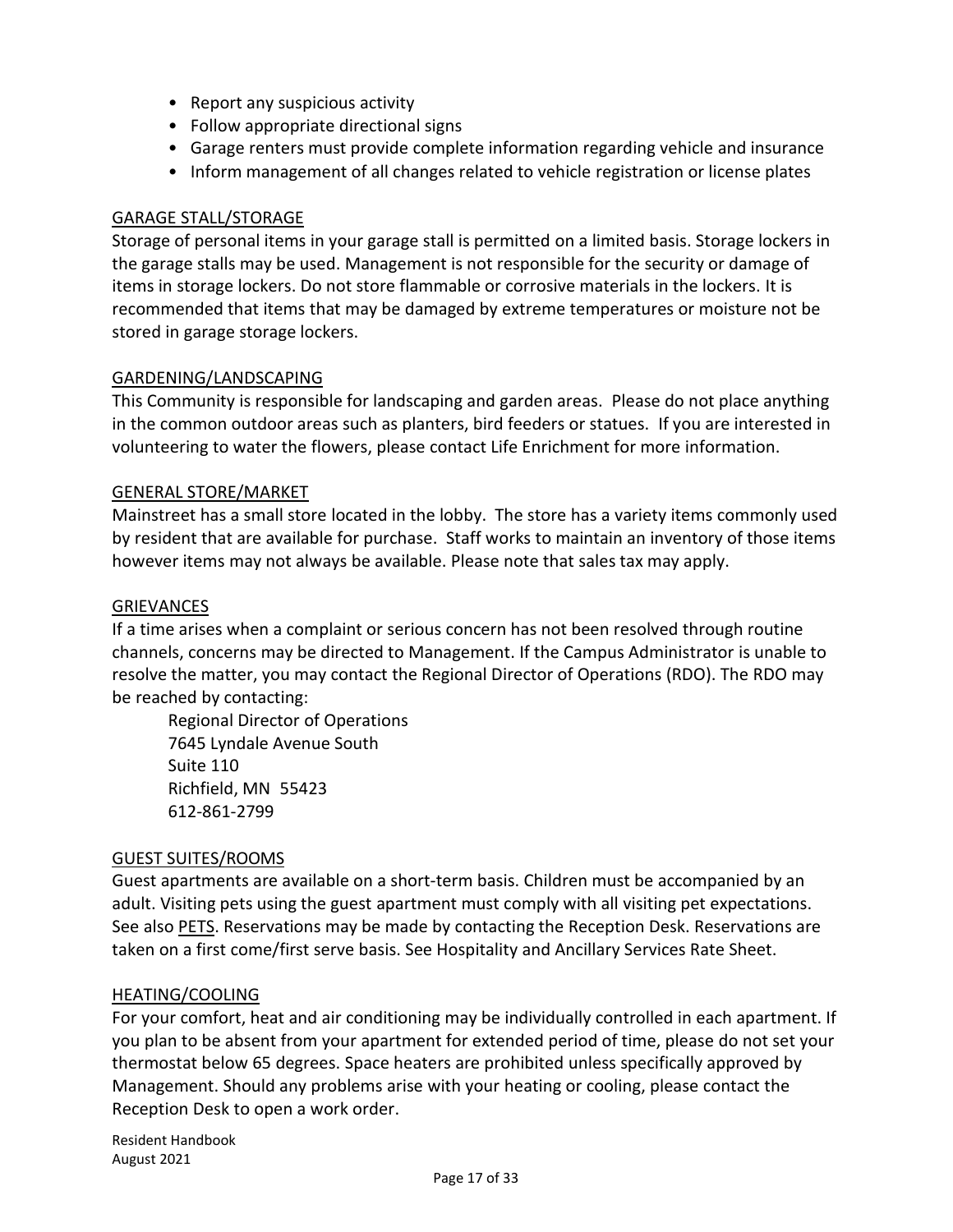#### HOLIDAY DECORATIONS

The use of any natural green trees or wreaths is prohibited in individual apartments, hallways, decks or patios and common areas. Flame resistant artificial trees and greenery are permitted. Only U.L. approved tree lighting in good repair may be used. All holiday decorations that are outside the apartment (hallway, decks, patios) and visible to others, should be put up no sooner than 45 prior to the holiday and removed within 30 days after the holiday.

#### HOSPITALITY AND ANCILLARY SERVICES

Avinity has a variety of services that are offered in our Communities. Some of these services are provided by our staff and some are provided by outside contractors. Please see the Hospitality and Ancillary Rate Sheet for additional information. PHS does not require that you use the services offered by us or our affiliates, however in some circumstances, our fees may still apply. For example: The lowest level service package will still be billed for primary Assisted Living Residents choosing to use another provider of Assisted Living Services. We strongly recommend that the provider of service you contract with be licensed, bonded, and insured. It is your right to ask any provider for these documents. Avinity is not responsible for any outside agency or related services contracted individually by a Resident.

#### HOUSEKEEPING

Housekeeping of the common areas throughout the building is a service provided by staff. We are proud of the appearance of this Community and housekeeping schedules are developed to ensure ongoing cleanliness. If you become aware of any housekeeping needs please contact Management.

**Assisted Living/Memory Care (Commons/Arbor):** Residents will receive weekly light housekeeping services (up to ½ hour) included in the rent. Housekeeping schedules are subject to change. Services include trash removal, cleaning of bathroom and kitchen (floors and countertop) and vacuuming. Weekly linen changes are also provided. Clean linens need to be readily available. Additional services are available. Please see the Hospitality and Ancillary Services Rate Sheet for further information.

**Independent Living (Terrace):** Residents may purchase light housekeeping services once per week, every other week or every 4 weeks. Light housekeeping includes cleaning of bathroom and kitchen counters, fixtures and floors, vacuuming of carpets and light dusting. Your personal possessions will not be moved for dusting. Heavy furniture such as couches and beds will not be moved. You may also purchase deep cleaning, which may include such services as moving of furniture for floor and carpet cleaning, oven cleaning etc. Please see the Hospitality and Ancillary Services Rate Sheet for further information.

#### INSPECTIONS

Periodic inspections of the apartments by staff may be necessary to ensure the health, safety, and general maintenance of the building. At a minimum, you should expect an annual test of smoke detectors and other emergency systems. In addition, some municipalities or governing agencies require inspections by their officials on an annual or periodic basis. Whenever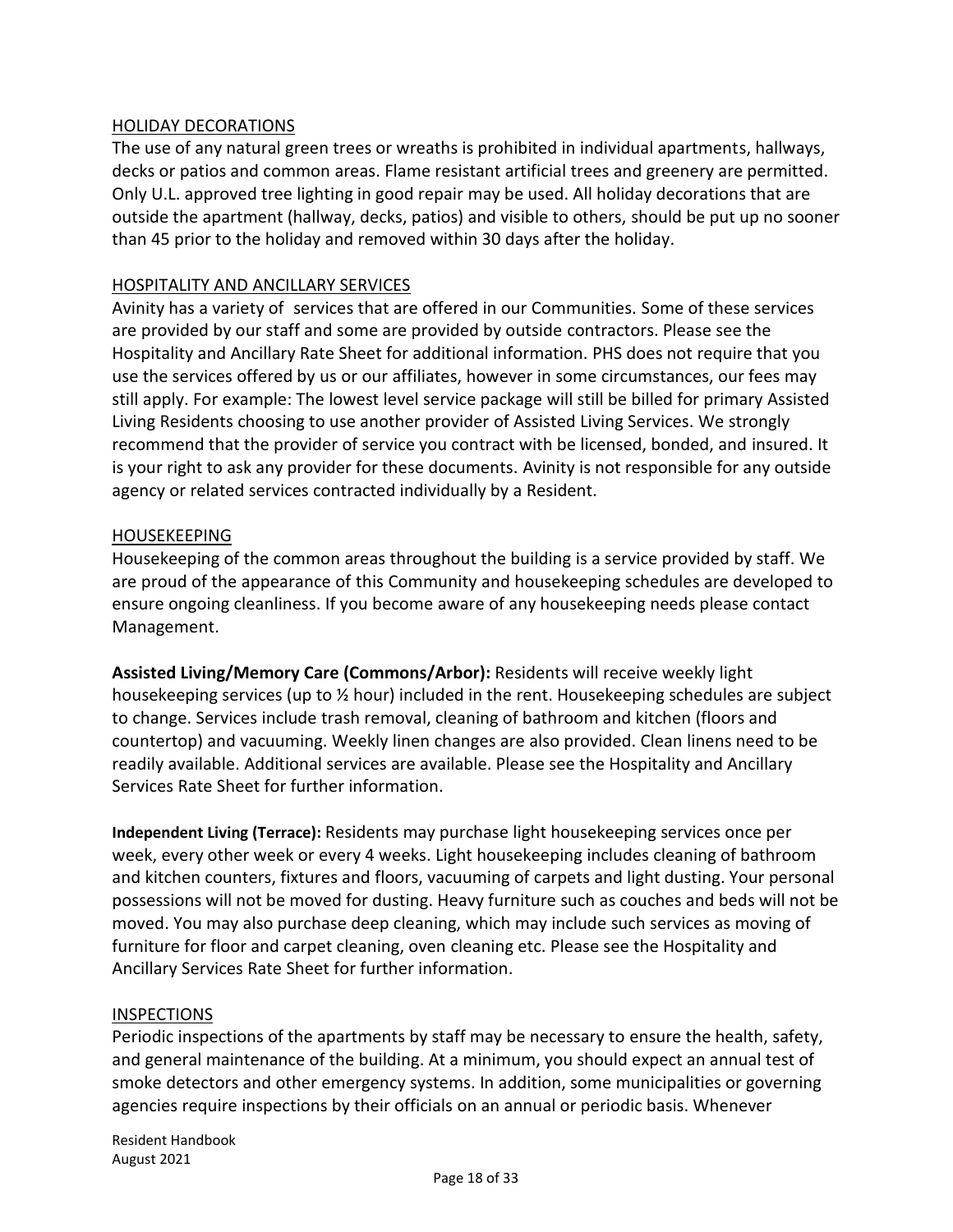possible, Management or authorized personnel will notify you 24 hours in advance before inspections. You are welcome to be present during any inspection. For emergencies no notice may be given.

## INTERNET

Public Wi-Fi is available to all Residents in the Library. It is not a secured connection. It is similar to what you would find in a public location such as coffee shop or public library and is therefore also subject to possible high usage/slowness as a result. If a private network is desired, you may contract directly with an internet provider.

#### KEYS/KEY FOBS/KEY CARDS

You will receive keys/fobs when you move into your apartment. You will be provided with the necessary keys for entering the building, apartment, and mailbox. Please report any lost keys/fobs to Management immediately. There will be a charge for replacing keys/fobs. See Hospitality and Ancillary Rate Sheet. For the security of this Community, duplication of keys or fobs is prohibited.

#### LANDLORD AND TENANT HANDBOOK

A booklet published by the Attorney General's office outlining state laws that apply to rental properties is available upon request from Management, or online at [www.ag.state.mn.us.](http://www.ag.state.mn.us/)

#### LAUNDRY

Memory Care (Arbor): Assistance with laundry, up to three loads per week, is included in each Resident's care package. Additional laundry services can be arranged through the Clinical team for an extra charge.

Assisted Living (Commons): Laundry machines are available on the floor at no charge. Laundry soap and fabric softener are built into the machines. Please refrain from using the laundry machines from 8pm to 8am, to respect the quiet enjoyment of each Resident. Assistance with laundry can be arranged through the Clinical team and can be added to the Resident's care package.

Please do not overload machines, use liquid bleach or dye laundry in machines. When finished with laundry, leave the doors of machines open. Upon completion of your laundry cycle, please remove clothing from the machine promptly and clean the lint trap in the dryer.

Independent Living (Terrace): Laundry machines are available on each floor. Please use the machines according to manufacturers' guidelines. If your laundry machines are not working properly, please contact the Reception Desk to place a work order. Please refrain from using the laundry machines from 10pm to 8am, to respect the quiet enjoyment of each Resident.

#### LEGAL REPRESENTATIVE

There are several ways that you may designate individuals to act on your behalf. Please provide Management with documentation of any formal Power of Attorney, Guardian or Conservator relationships which may apply. You may also choose to designate a representative in your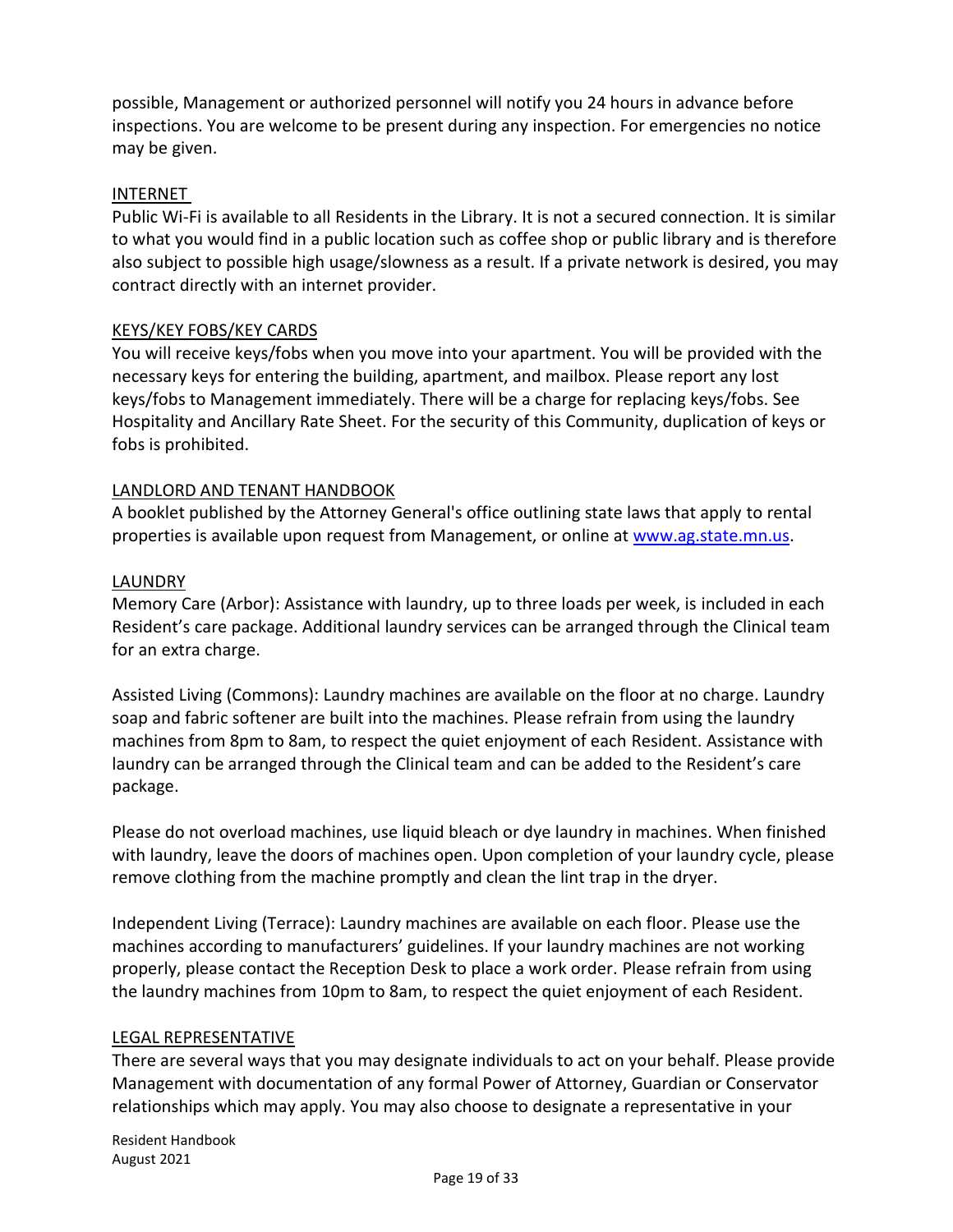Residency Agreement to be involved with Management on your behalf. The responsibility of this designee will be to assist you in fulfilling your financial obligations in full and on time, and to assist you in compliance with the terms of your Residency Agreement. This does not require the designee to use their own resources to fulfill their obligation on your behalf. Residents of our care environments are asked to provide Health Care Directives to Management.

## LIBRARY

The library is open to all Residents and is made available for your enjoyment. Information and book check-out procedures may be found in the library. Donations of books may be accepted based on need and available space, please see Management for more information. Please be aware that donated books become the property of the community and we do not promise to offer every donation for lending.

#### LOCATIONS

Avinity has many locations. For current information, a location guide is available from Management. You may also visit our website at [www.AvinitySeniorLiving.org.](http://www.avinityseniorliving.org./)

## LOST AND FOUND

Items which become separated from their owners should be reported to Management. Avinity is not responsible for lost items. Lost keys or fobs should be reported to Management immediately.

#### MAIL

Your individual mailbox is located in the lobby. You have a separate key to open your mailbox. The number which appears on your mailbox is the same as the number of your apartment. Outgoing mail can be put in the mail drop on the left end of the mailbox area. Please note that Post Office staff are not allowed to distribute mail directly to you and he/she may not allow you to retrieve your mail from your individual box until the main delivery box/door is closed. Upon move-out, appropriate change of address forms should be completed with the Postal Service. See also DELIVERIES and MOVING PROCEDURES/POLICIES. Nearest Post Office is located at 825 West 65th Street, Richfield, MN 55423

#### MAINTENANCE AND REPAIR

Management will make necessary repairs of electrical, refrigeration, heating, air conditioning, plumbing and other building related repairs. For service, please contact the Reception Desk to open a work order. If the problem is due to defective equipment or normal wear and tear, no charge will be made. If the problem is a result of your neglect or misuse of equipment, a charge may be made for the cost of the repair. Upon move-in, all light fixtures will have properly sized and working light bulbs. If you would like large items (i.e., mirror, large pictures, televisions) hung on the wall, please contact Management to initiate a work order or gain a referral. Additional charges may apply. Please see the Hospitality and Ancillary Rate Sheet. Painting, or any other decor alterations to the apartment, may be completed with Management approval and the understanding that upon move-out you may be responsible for the cost of returning it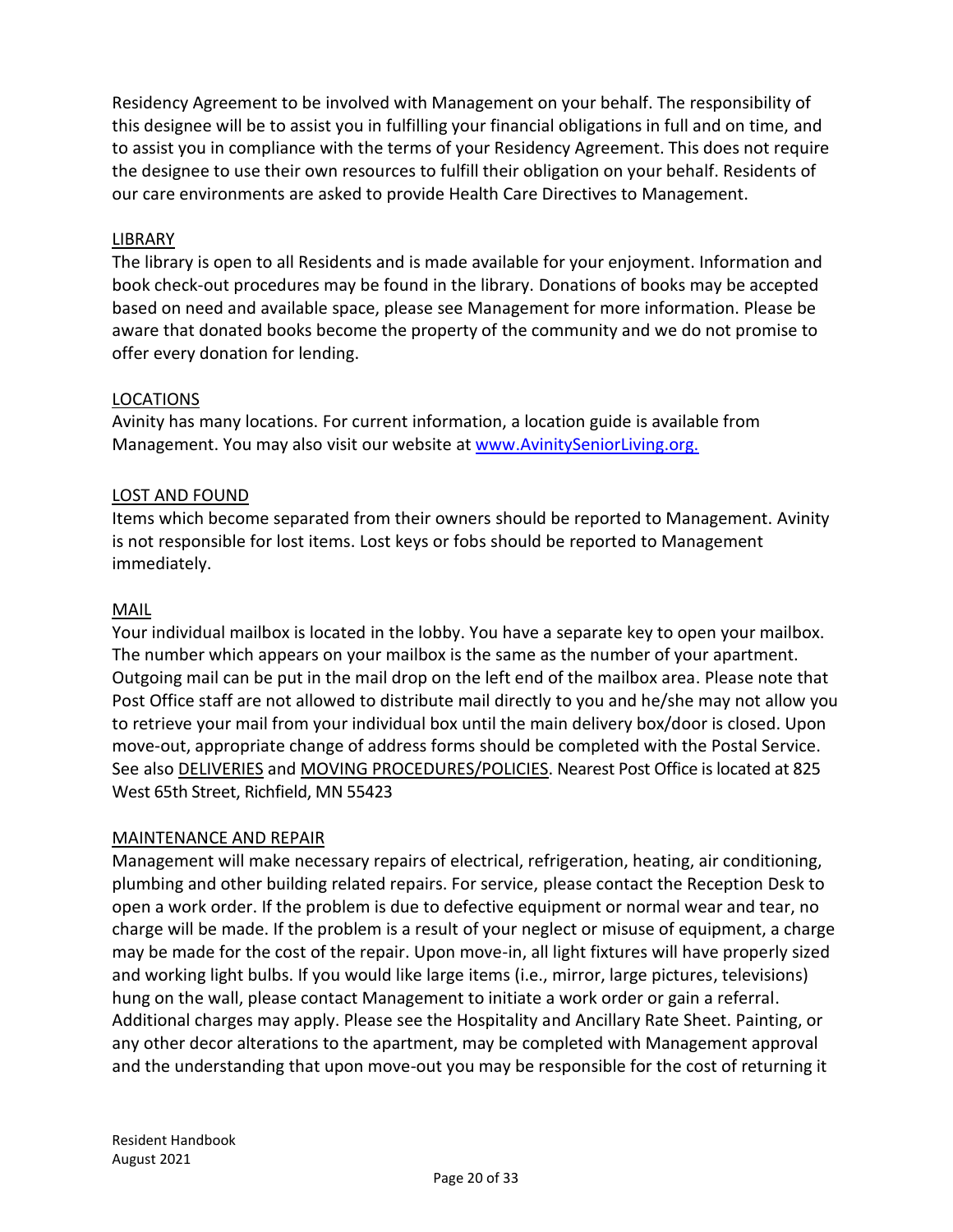to its original condition. Please see Management for more information on how to customize your apartment and the terms of the Customization Agreement.

At any reasonable hour of the day with notice, and in the event of an emergency at any time, staff and agents of the Community have the right to enter the dwelling apartment of a Resident to address requested or necessary repairs, maintenance, and/or replacement. Further, staff has the right to authorize entrance for such purposes by employees of any contractor, utility company, municipal agency, or others. In any event, an effort will be made to contact the Resident prior to entering the apartment. Every effort is made to address work in a timely fashion. However, maintenance requests will be addressed on a priority rather than first come, first served basis. The priority will be:

- Life and safety issues
- Problems causing wide-spread or on-going damage
- Building fixtures, furnishings or equipment in apartments or common areas
- Resident personal requests (for example: hanging a picture or mirror).

#### MAINTENANCE EMERGENCIES

If you have a maintenance emergency such as a water problem, loss of heat, excessive heat, phone outage, please contact the Receptionist immediately. The Receptionist will notify the engineering team. If your emergency is "after-hours" please contact caretaker. They will contact an on-call engineering staff member to address the issue.

#### MAPS

For building maps, grounds maps, or all community location guides, please see the Reception Desk.

#### MEMORIAL SERVICES

Chapels or designated common areas are available for individual memorial services. Services in honor of all Residents who have died may also be planned. Please contact Management for support in planning.

#### MISSING PERSON

In our care environments, if we are unable to locate you, our staff will notify your responsible party and implement a coordinated search effort. Please see Management for more information regarding our Missing Person policy.

#### MOVIES

This Community is pleased to have movies regularly scheduled for your viewing pleasure. Our goal is to show films that will entertain the majority. Our policy is as follows:

- o No movies rated above an "R" are permitted
- $\circ$  A balanced selection of movies including alternatives for those who are sensitive to content will be offered
- $\circ$  When promoting theater showings, objectionable features of "R" rated movies will be noted, to allow residents to make choices consistent with their preferences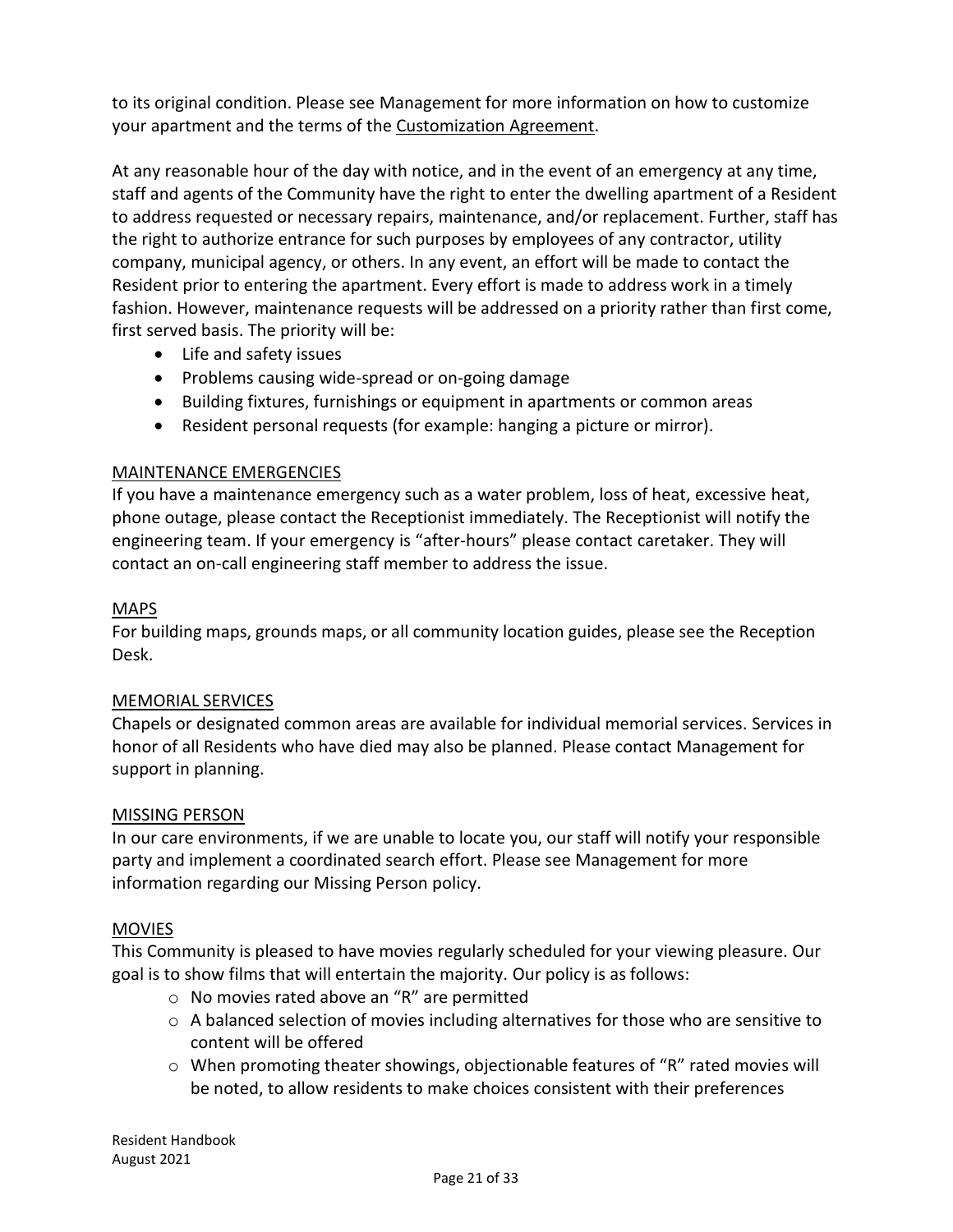$\circ$  In our Memory Care (Arbor) environments we don't show horror movies, and use caution with movies that feature explosions or other loud noises

## MOVING PROCEDURES/POLICIES

*MOVING IN:* It is the responsibility of the resident and their family to move furniture, clothing and personal items into their new home. The date of the move-in must be scheduled with Management. We strongly recommend the use of a licensed, bonded, professional moving company. For Resident convenience, keys and garage door openers may be available prior to move-in.

All move-ins will take place through locations designated by Management to provide convenience to the movers and to reduce disruptions to other residents. At the time of move-in an Apartment Inspection Form will be provided for completion which will clearly document the existing condition of the apartment at the time of move in. For your convenience, carts are available in the Community for moving small items and boxes. Empty boxes should be broken down and stacked in the designated dumpster in the garage. You may wish to order newspapers and/or cable TV services prior to the date of move-in, so that they are available on your first day. Arrangements should be made with the Post Office to forward mail to your new address.

*MOVING OUT:* At the time of move-out, the original Apartment Inspection Form will be reviewed. Any new damages, beyond normal wear and tear, will be noted and are your responsibility. Damages will be withheld from the damage deposit. Any damages exceeding the amount on deposit will be billed to you or your estate. Proper notice is required prior to moving out of your apartment. Please consult your Residency Agreement for details regarding notice terms. Avinity retains the right to show your apartment to prospective Residents during your notice period. We continue to respect your right to privacy during this period and will give you notice prior to showing. Upon moving out of your apartment, all keys/fobs and garage door openers must be returned, storage areas must be cleaned out, and the apartment must be cleaned according to guidelines you will receive at the time of notice. Please notify the local Post Office of the move-out date. A forwarding address is required so that we may send a final statement and return any applicable deposit.

*INTERNAL MOVES*: Avinity recognizes that you may need or desire to move from one apartment to another, to another setting, or to another Avinity community. As a current Resident, you may be given priority consideration. Generally, when more than one person requests a move to the same apartment or space, we consider urgency of need first. Please see Management for further information. Please be aware that the costs associated with an in-house move will be your responsibility. With certain specific exceptions, there is a transfer fee for moves within a setting.

#### NEWSLETTER

This Community publishes its own newsletter each month. It is filled with interesting news and timely information regarding the many ongoing events and activities. The monthly newsletter is an important medium of communication between residents, staff, family members, and

Resident Handbook August 2021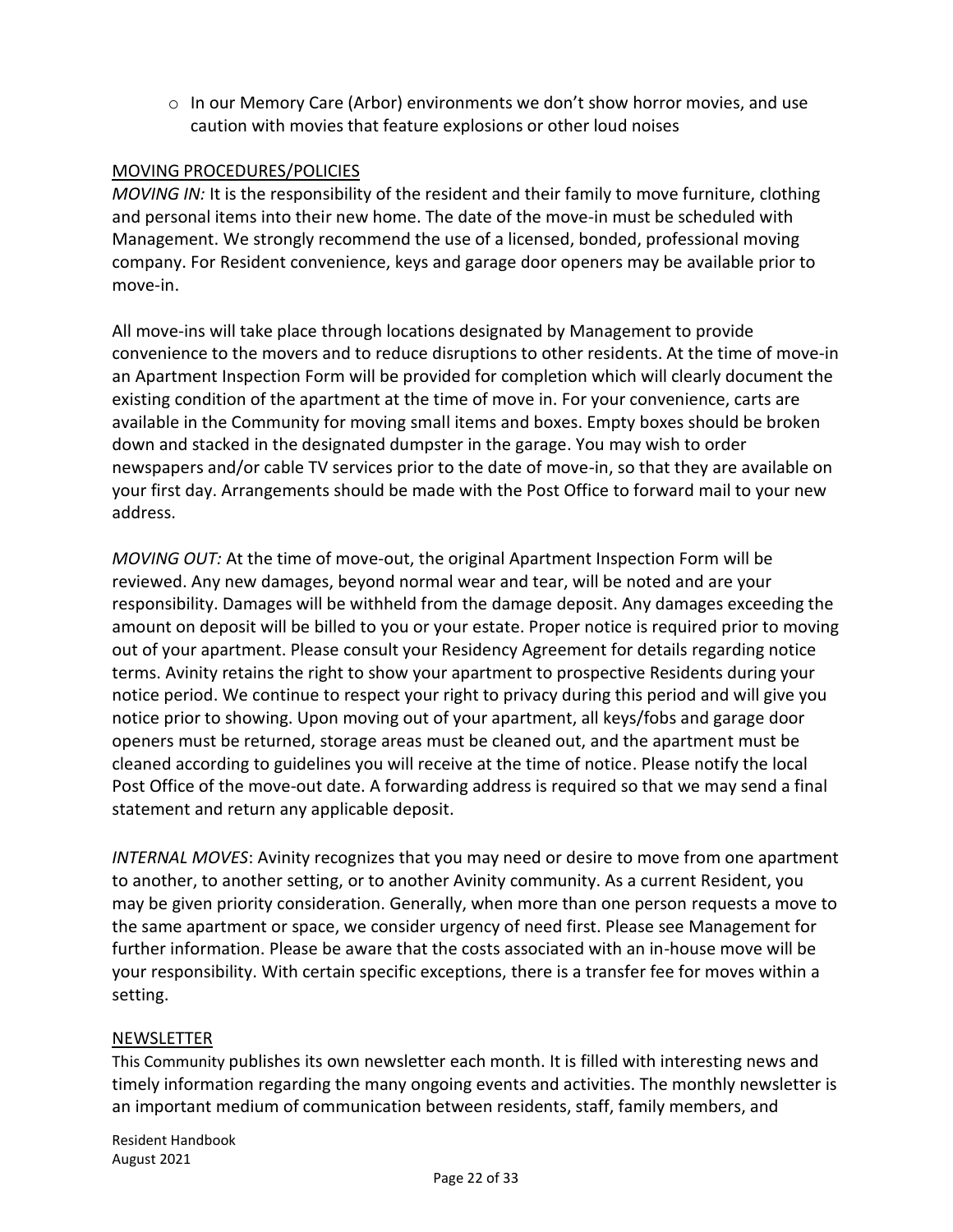volunteers. The newsletter is provided to residents at several locations throughout the Community. It may also be viewed on the internet at [www.AvinitySeniorLiving.org.](http://www.avinityseniorliving.org./) Highlights from the newsletters are available on the monitor in the lobby.

## NEWSPAPER DELIVERY

The Star Tribune newspapers are delivered directly to the building. To begin or end an individual subscription, to place a vacation hold or to communicate any delivery problems please contact the circulation department of these newspapers directly.

Other local newspapers may be available for your enjoyment near the mailboxes. Management cannot guarantee that complete copies of the daily paper will remain available throughout the day. If the paper is important to you, we strongly recommend that you order your own subscription. Please do not remove the Community copy from the Social Room or Lobby.

## NONDISCRIMINATION AND LANGUAGE ASSISTANCE

Avinity complies with applicable civil rights laws and does not discriminate on the basis of race, color, national origin, sex, age or disability in their health programs and activities. Avinity also does not exclude people or treat them differently because of race, color, national origin, sex, age (except as allowable under law relative to our Statement of Intent to Serve) or disability. For Residency Requirements of the Residency Agreement and will work with each Resident to address any concerns about those requirements.

Avinity will (1) provide appropriate auxiliary aids and services free of charge and in a timely manner when such aids and services are necessary to ensure an equal opportunity to participate to individuals with disabilities, and (2) provide appropriate language assistance services free of charge in a timely manner when such services are necessary to provide meaningful access to individuals with limited English proficiency.

#### NOTARY PUBLIC

We are pleased to offer an on-site Notary Public as a free service for you. This service is subject to change without notice. Please see the Receptionist for more information.

#### OFFICE HOURS AND SERVICES

The Reception desk is typically open from 8:30 am – 5:00 pm Monday - Friday. The reception desk is not staffed during the weekends. The MSV store is open from 9:00 am – 4:00 pm Monday – Friday. For services including photocopies, faxes, stamps, etc., please see Management.

#### OUTDOOR SPACES (PUBLIC AREAS)

Sidewalks, gardens and patio furniture are provided for the enjoyment of Residents and Visitors. Reservation may be needed for private gatherings in outdoor areas. Bicycles, skateboards, and in-line skating is prohibited on walkways. Electric personal assistive mobility devices (motorized wheelchairs and scooters) may be used on the walkways. In the shared outdoor areas, the following are not permitted: birdfeeders, moving of or placement of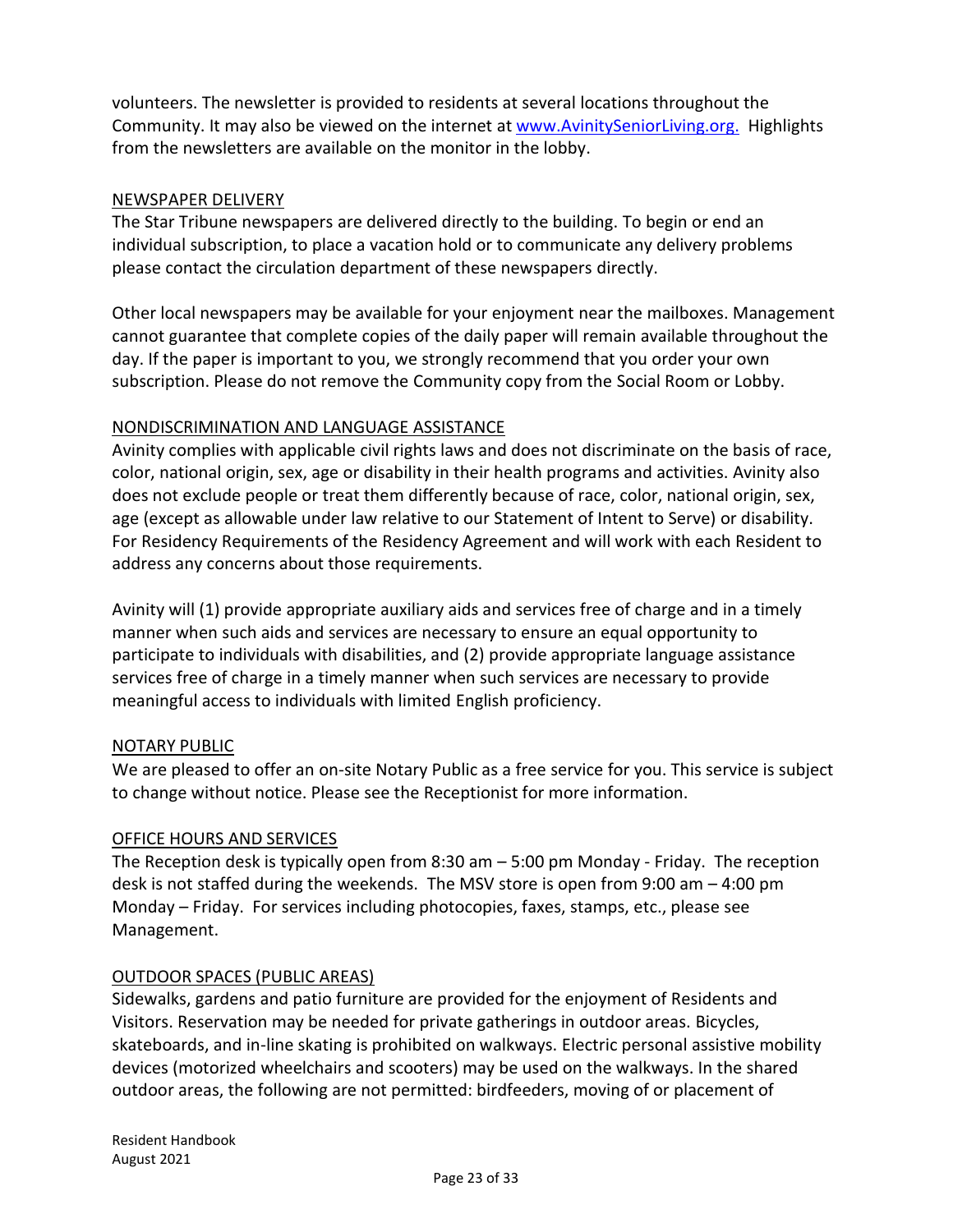additional patio furniture in non-designated areas. Pets must be leashed. Keeping our property clean is the responsibility of all who use our outdoor areas.

## OUTINGS

This Community offers outings for shopping and social events on a scheduled basis. Please contact the Reception Desk for information about signing up for outings. Outings may be cancelled for reasons including, but not limited to, severe or inclement weather and lack of interest. Safe and appropriate conduct is required.

## OXYGEN

Persons with electric oxygen concentrators should have an alternative plan for oxygen in case of power outage. Some hallway outlets may be on a generator and available for use. Please see Management for more information. We recommend that you have a spare/portable tank available as well. Persons with pressurized tanks must be aware of and follow safety procedures. Please contact your oxygen vendor for information.

#### PARKING

Underground parking is reserved for a monthly rental fee, dependent upon availability. Outside parking is free. Handicapped parking spaces are for persons with handicap stickers or plates only. No personal belongings are allowed to be stored in the parking stall other than mobility assistive devices. Residents are responsible to move their cars when snow plowing or parking lot maintenance is necessary. Outdoor storage of recreational vehicles or automobiles is not permitted. Outside parking is available for visitors. Inside visitor parking may be available on a limited basis - please check with Management. See also GARAGE

#### PASTOR

Spiritual Care is an important aspect of the ministry and services provided by PHS. Interdenominational services led by our on-site Pastor are offered on a regular basis and are included in the monthly program calendar. We welcome clergy of area churches. Please contact the Pastor for assistance. If you desire a personal visit from our community Pastor, please contact the Pastor, Life Enrichment or the Reception desk.

#### PERSONAL PROPERTY/VALUABLES

Avinity encourages all residents to appropriately protect their personal property and their valuables. Residents should lock the door to their apartment. All Residents should secure their valuables and never leave jewelry, cash and credit cards exposed on dressers and tabletops. Arbor Residents are encouraged to not have valuables in their apartment. Family members should care for those items. In the event of a suspected theft please contact Management immediately. See also RENTER'S INSURANCE.

#### PEST CONTROL

A pest prevention program is in place. Please call Management if you see insects or other pests. If your neighbors have pests, we may make an appointment to treat your apartment also as a preventative measure. Please do not feel embarrassed if you see pests in your apartment. We realize that pests travel from one apartment to another and a report does not necessarily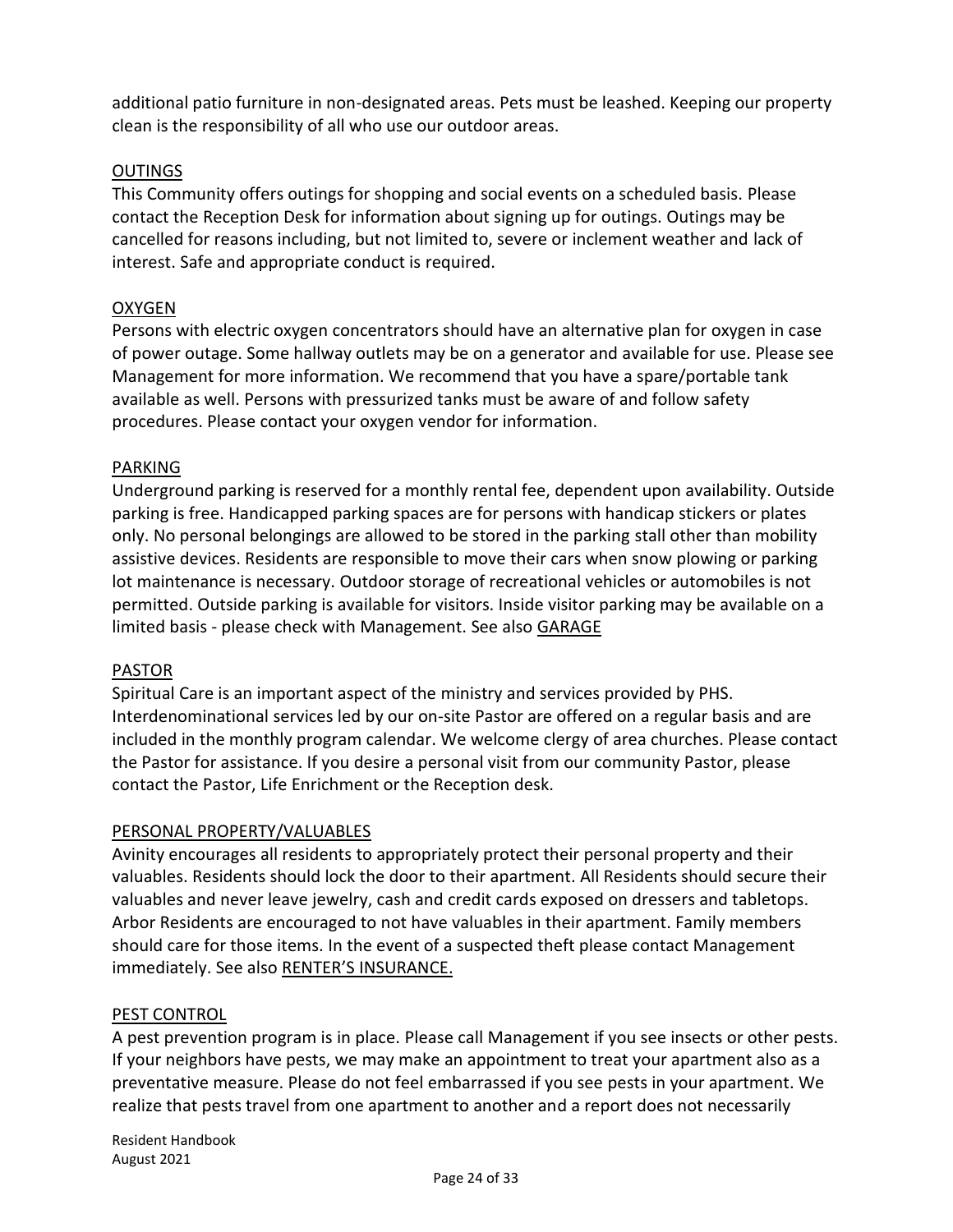reflect upon your housekeeping efforts. It is to everyone's advantage that these problems be reported immediately. If Resident or his/her invitees are determined to be the source of an infestation, Resident may be responsible for extermination and control expenses.

## PETS

## **Visiting Pet Animals**

Avinity allows domestic pets with current immunizations to visit the community. The owner of the pet is responsible for its behavior at all times. Visitors who bring pet animals may be asked to sign a Pet Release form, which is available from Management, and must respect and recognize that some Residents and other visitors do not wish to have contact with animals. Documentation of immunizations and health records must be available upon request. Animals must be under the control of owners. No retractable leashes are allowed. Pets must be on a leash of a fixed length no longer than six (6) feet. Visiting animals must be kept out of kitchen areas, sterile supply areas, medication rooms and all dining areas. Exotic and/or domesticated farm animals are not permitted unless they are under the supervision of trained animal handlers. All pet owners must clean up and dispose of waste appropriately. Contact management if assistance is necessary.

## **Resident Owned Pets**

Certain animals are allowed as pets in most settings. Approved animals include small caged bird species, domesticated dogs and cats, and fish in aquariums not exceeding 20 gallons. Dogs may be restricted by size. Birds of prey and snakes are specifically prohibited as Resident pets, along with any wild, undomesticated, vicious, destructive or uncontrolled animals. With the exception of a working animal, defined as an animal trained and certified to assist the disabled (Service Animals), no Resident owned dog, cat or other pet will be allowed in the dining room, Community kitchen, and laundry room or beauty/barber shop. A pet owner may not take a pet into the apartment of another Resident without the explicit permission of the Resident. Management may limit pets to certain floors in the building. Pet owners are required to sign a Pet Responsibility Addendum to their lease and pay an additional Pet Fee. For details about these responsibilities, please see Management.

#### **Service Animals**

For specific information on Service Animals, please see SERVICE ANIMALS.

#### **All Pets and Animals**

The designated pet waste area is located at the edge of the parking lot near Garfield. Pet clean up stands are available to assist you in cleaning up after your pet.

## PLANTS

The plants in the common areas are maintained by staff or designated Resident volunteers. Please do not water, fertilize, etc. Accepting plants as a donation must be approved and is at the discretion of Management.

#### POLICY CHANGES

This Resident Handbook was developed as an evolving policy manual. Management reserves the right to alter or amend policies as circumstances warrant. Information regarding current policies is available from Management. This Resident Handbook will be updated periodically.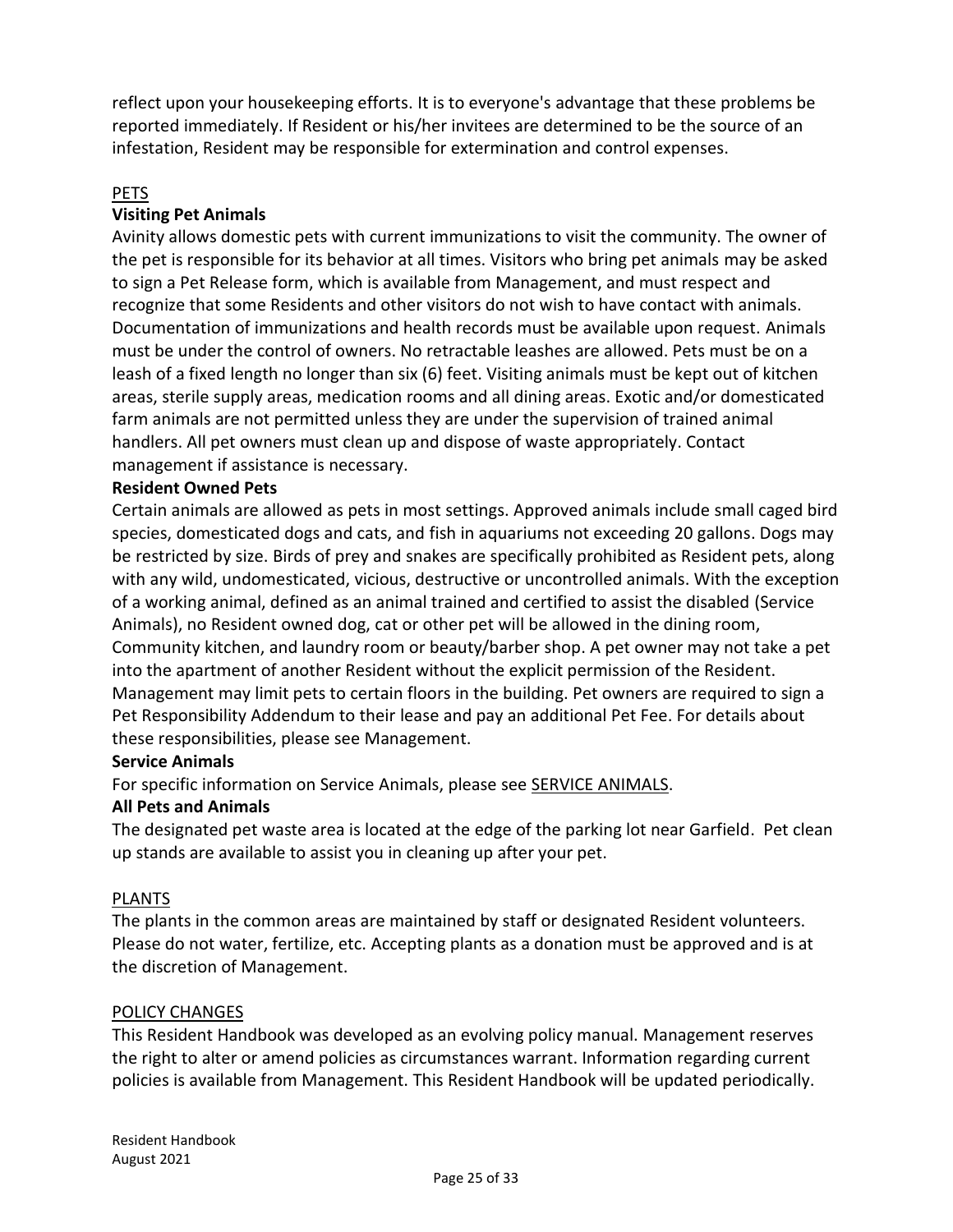## PORTABLE SPACE HEATERS

Because of fire hazards, the use of portable space heaters is prohibited unless specifically approved by Management.

#### POSTAL SERVICES

Books of stamps may be purchased at the Reception Desk. There is a maildrop box for outgoing mail located in the same area as the mailboxes. Mail is typically picked up Monday – Saturday excluding holidays. Mail for residents in assisted living and memory care will have be delivered to the mailbox by their apartment door.

#### **PRIVACY**

Staff will respect Resident's privacy by knocking or requesting permission to enter a Resident's apartment. All housing Resident apartments are furnished with a lockable unit door that the Resident can lock if desired.

Management reserves the right to enter apartment in the case of emergency, or safety. Safety issues may include, but are not limited to health emergencies, maintenance emergencies, inspection for sanitation, pest infestation, issues relating to the quiet enjoyment of other Residents. Management will not enter your dwelling in your absence for non-emergency maintenance or scheduled services except as authorized or by prior arrangement.

#### RECYCLING

Recyclable materials should be brought to the designated place in the parking garage. For cleanliness and odor control, all containers should be rinsed clean before recycling. Small boxes need to be broken down. If you are physically unable to bring recyclable items to the designated recycling containers, special arrangements can be made by contacting Management. We request your help and adherence to this recycling policy. Please do not place CFL bulbs or batteries in the trash.

#### RENT AND OTHER COST INCREASES

This Community strives to provide high quality housing and services at affordable rental rates. Management completes a budget projecting the expenses and revenues for this Community. Rental rates are then determined to offset the anticipated expenses. Consult your Residency Agreement for specific information relating to notice periods. We advise Residents to anticipate rental increases.

#### RENTERS INSURANCE

Avinity strongly encourages prospective Residents to consider purchasing renter's insurance coverage prior to moving into a Avinity owned or managed community. Renter's insurance can cover loss of your personal property from many risks including fire, lightning, windstorm, hail, explosion, smoke, theft or vandalism, water-damage from home utilities, electrical surges, as well as many other perils.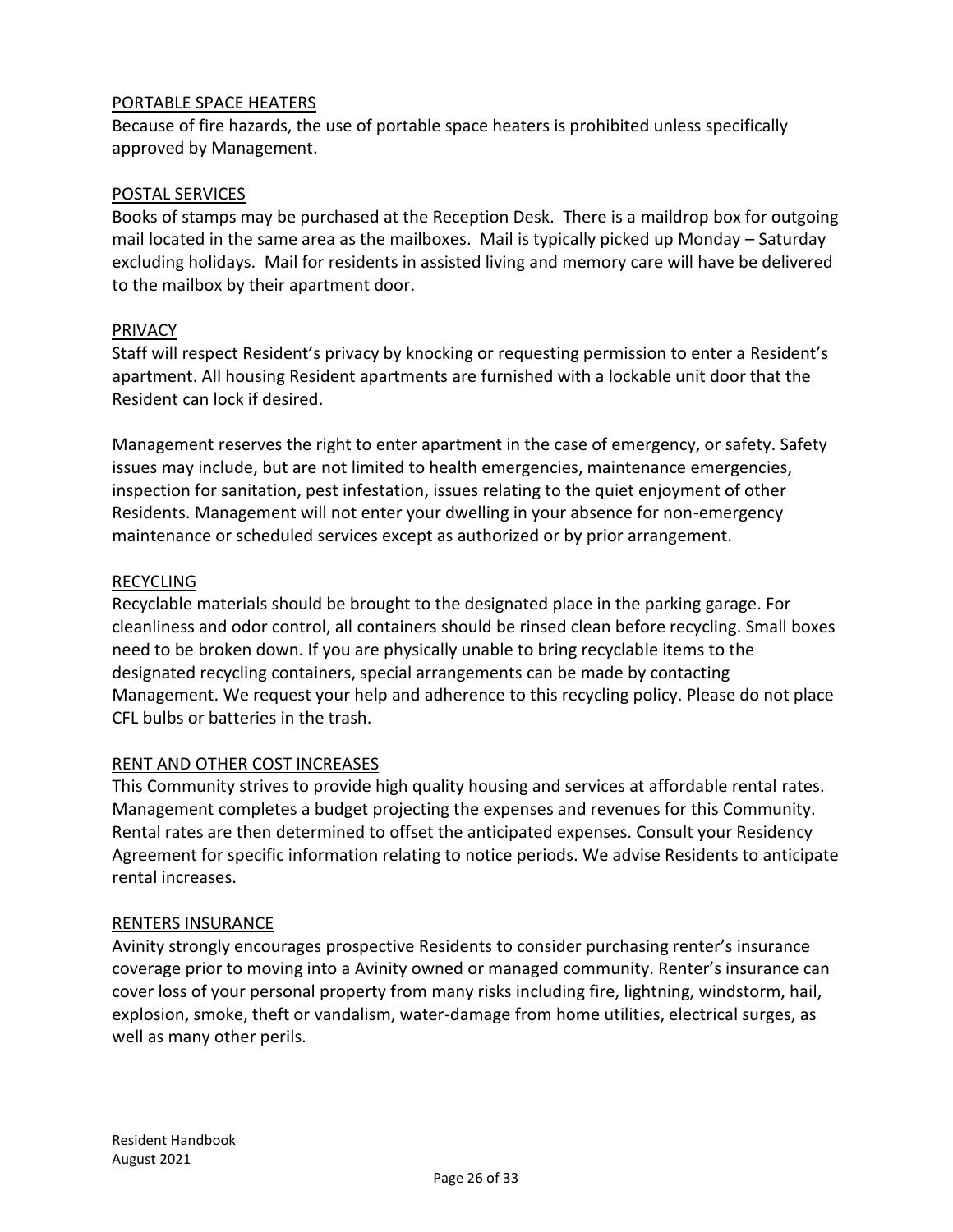Your renter's policy can also protect you from loss for liability resulting from personal injury or property damage to a third-party, whether the incident occurred within your rented residence or elsewhere.

Renters insurance is relatively inexpensive and readily available from most insurance companies. If you are moving to a PHS community from your own home, your insurance agent may be able to transition your coverage from a homeowner's policy to a renter's policy with the same insurer.

## RESIDENCY AGREEMENT/LEASE

All Residents of Avinity Communities must sign a Residency Agreement, also called a lease. It is a legal contract between you and Management. It is enforceable by both parties. Please read it carefully, as information in the Residency Agreement will answer many questions. The rules set forth in the Resident Handbook are also a part of your rental terms and conditions. Consult your Residency Agreement for specific rental terms and notice periods. Under the terms of the Residency Agreement, Resident is obligated to comply with the rules set forth in this Handbook.

## RESIDENT CONDUCT/EXPECTATIONS

You are expected to conduct yourself in a respectful way. All Residents may expect the quiet enjoyment of their apartment and common areas of the building. Out of respect for fellow residents, "quiet hours" may be implemented. Disturbances may include excessive volume of TV or stereo, slamming doors, raised voices or noisy visitors. Please inform Management of any disturbances.

#### RESIDENT DAILY CHECK SYSTEM

All Residents in the housing care environments will be checked at least once daily, either in person or by phone. This check does not include an assessment of the Resident's well-being, but simply a visual or voice-to-voice confirmation that the Resident is present and responsive.

#### RESIDENCY REQUIREMENTS

You must meet certain requirements in order to continue to live in this Community. Please consult your Residency Agreement for further information and a full description of these Requirements.

#### RESIDENT MEETINGS/COUNCIL

This Community will hold periodic meetings with Residents for the exchange of information and ideas. The purpose of these meeting is to facilitate communication between Residents and Management. We welcome your feedback. If you have a specific issue please make an appointment with Management individually, as open meeting may not always be the proper channel for resolution.

#### SAFETY

Providing a safe environment is of utmost importance to this Community. Please report any safety concerns to Management immediately.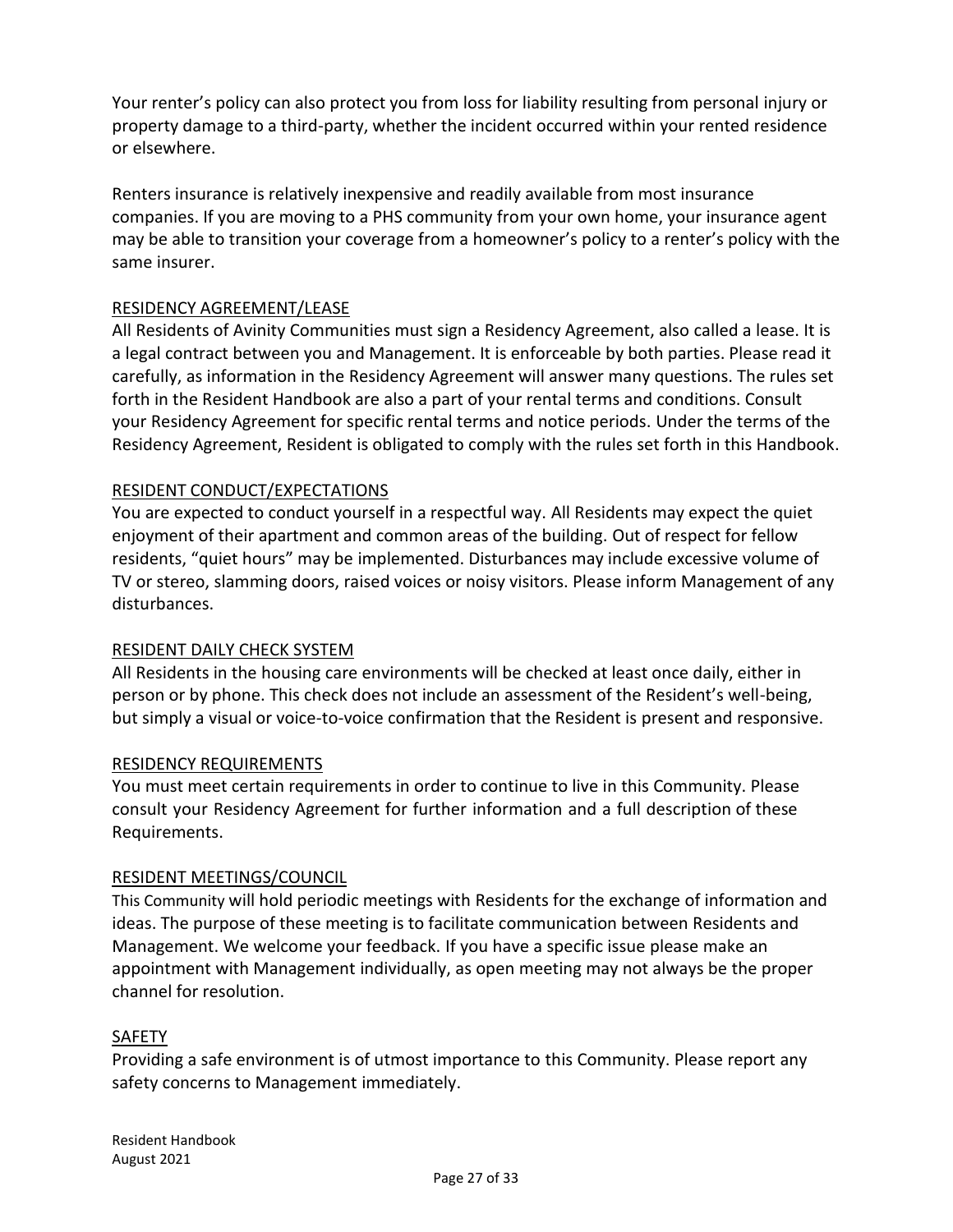## SAFE MOVEMENT

Residents and visitors are expected to use reasonable caution while moving about the buildings, grounds, garages and driveways of this Community. Precautions will be taken with regard to speed, suddenness and direction of movement. Individuals will be responsible for damages caused by movements lacking reasonable care. Individuals will not be unreasonably restricted by this policy. This policy will apply equally to all individuals, with or without the use of vehicles or assistive devices. Please see PHS's Safe Movement Policy for more information.

## SALES (ESTATE, GARAGE)

Other than community sponsored events, garage and estate sales are not allowed.

## **SECURITY**

Building security is important to everyone. This Community is equipped with many features to limit the potential of incidents. These features may include controlled entry system, dead bolt apartment locks, peep holes, security cameras, and controlled access to building keys, fobs and codes*.* Common areas may be under video surveillance. Periodically, building locks and or garage entry codes may be changed. Avinity also conducts criminal background checks on all our employees and volunteers. The task of keeping the building safe and secure is not up to the staff alone. You should always keep safety and security in mind. You play the most critical role in controlling access to the building by non-Residents. Here is a list of some of the expectations that Management has:

- Do not let anyone in the front door whom you do not know and trust. We have an entry phone for visitors to use. Instruct your visitors to follow the same rule.
- Never "buzz" the door open to let a stranger in the building. Criminals sometimes use names from the directory to gain access.
- When using the garage doors, stay just inside or outside the door and wait for it to close.
- Call the police (911) and contact Management if you see anything suspicious.
- Management recommends keeping your door always locked.

Management is not responsible for the actions of, or for any damages, injury or harm caused by third parties (such as other Residents, visitors, intruders or trespasser) who are not under Management's control.

#### SERVICE ANIMALS

Animals used to assist, support or provide services to persons with disabilities will not be considered pets, and standard Pet Policies do not apply. Service Animals will be reasonably accommodated. Please see Management for Reasonable Accommodation policies and rules regarding Service Animals. Keepers of Service Animals will be responsible for their care, and for clean-up of all waste.

#### SIGNAGE

Signs will be allowed to be displayed on Avinity property provided they are in accordance with the Community sign polices and/or procedures as well as applicable City Ordinances and State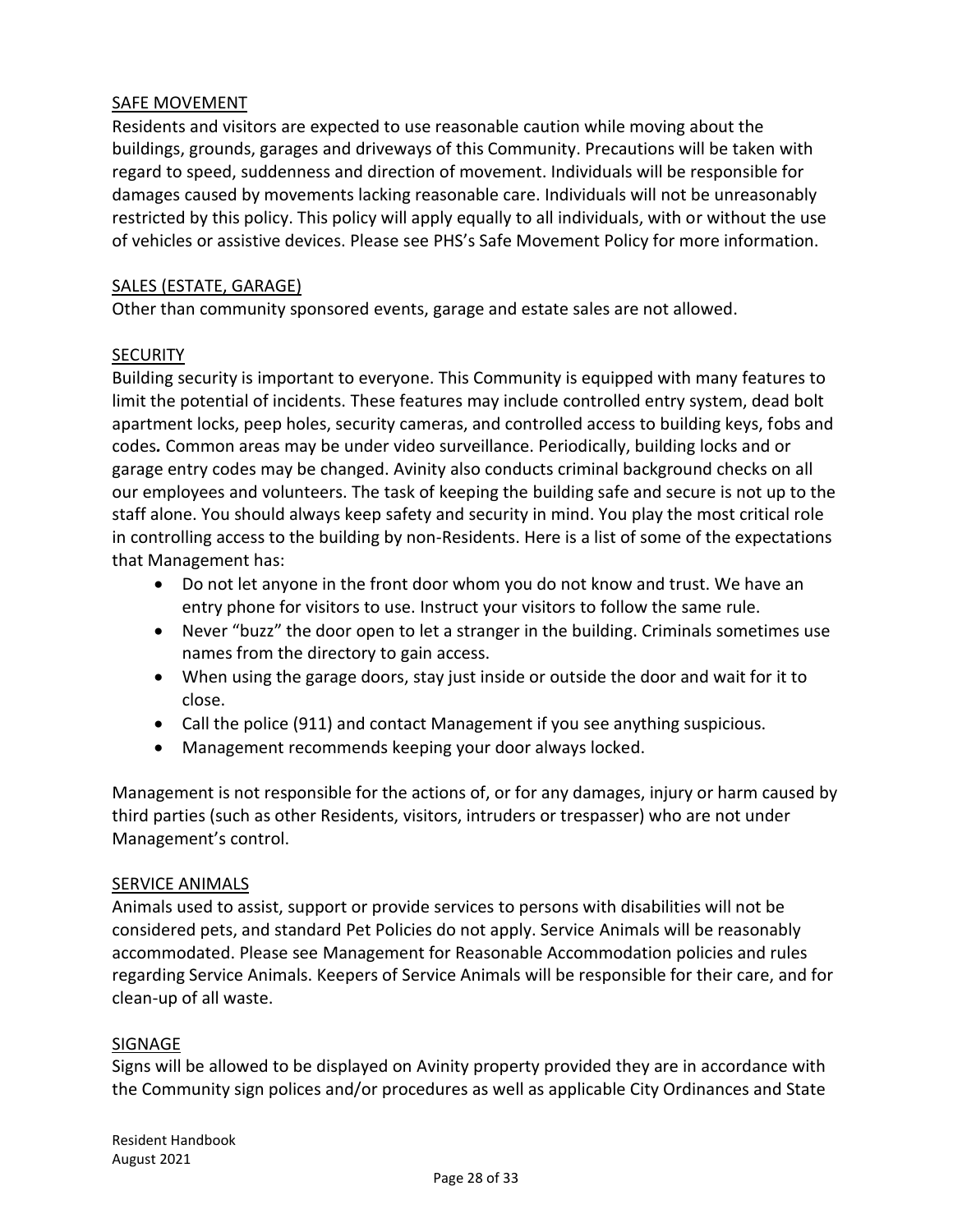Statutes. Signs posted by Residents do not imply any statement of endorsement from Avinity.

Generally accepted signs include community special events, educational events, political campaign/election ballot signs, civic activities and signs expressing opinions on subjects related to political issues or having political content. Residents are encouraged to be respectful of other Residents and staff in discussion and advocacy. See also SOLICITATION

## **SMOKING**

All Avinity communities are smoke-free. This policy prohibits smoking in any area of the building or grounds, including your apartment, parking garage, balcony or patio by you or your visitors.

# **SOLICITATION**

## *General*

Door to door solicitation by Residents or non-residents is not allowed, subject to the exception below regarding Political Solicitation. Political or religious viewpoints/advertising/solicitation/ material postings are limited to the interior of apartment or windows and balconies and not be posted on Resident apartment doors, corner shelves or in common areas. All apartment doors must be kept in a neat, orderly fashion. No stickers of any kind may be adhered to the doors. At the discretion of Management, an opportunity may be provided to solicit for fund raising activities, products, services, or types of educational programs that may be a direct benefit to the Residents.

Persons or companies providing educational programs are required to adhere to the following restrictions:

- No specific solicitation may be made for the company they represent.
- No pitch for a specific product may be made.
- No lists of Resident names or signup sheets may be taken.
- No distributed handouts can directly solicit their company products or services.
- Handouts should be of informational or educational nature only.
- No solicitation material to be posted outside a Resident door.
- It is permissible when requested by an individual Resident, to provide information about themselves, their company, or their products or services.

Residents are encouraged to be respectful of other Residents and staff in discussion and advocacy.

#### *Political Solicitation*

Avinity recognizes the rights of political candidates to present their information and views to PHS' Residents**.** 

Multi-housing communities are required to allow political candidates who have filed for election the opportunity to enter and campaign within the building, together with a limited number of campaign staff. Candidates will be encouraged to meet the Residents in common areas, at an agreed upon scheduled time. Candidates will be strongly discouraged from disturbing Residents by knocking on doors. Our preference, to protect the privacy of our Residents, would be for candidates to leave their printed materials at our main entrances to be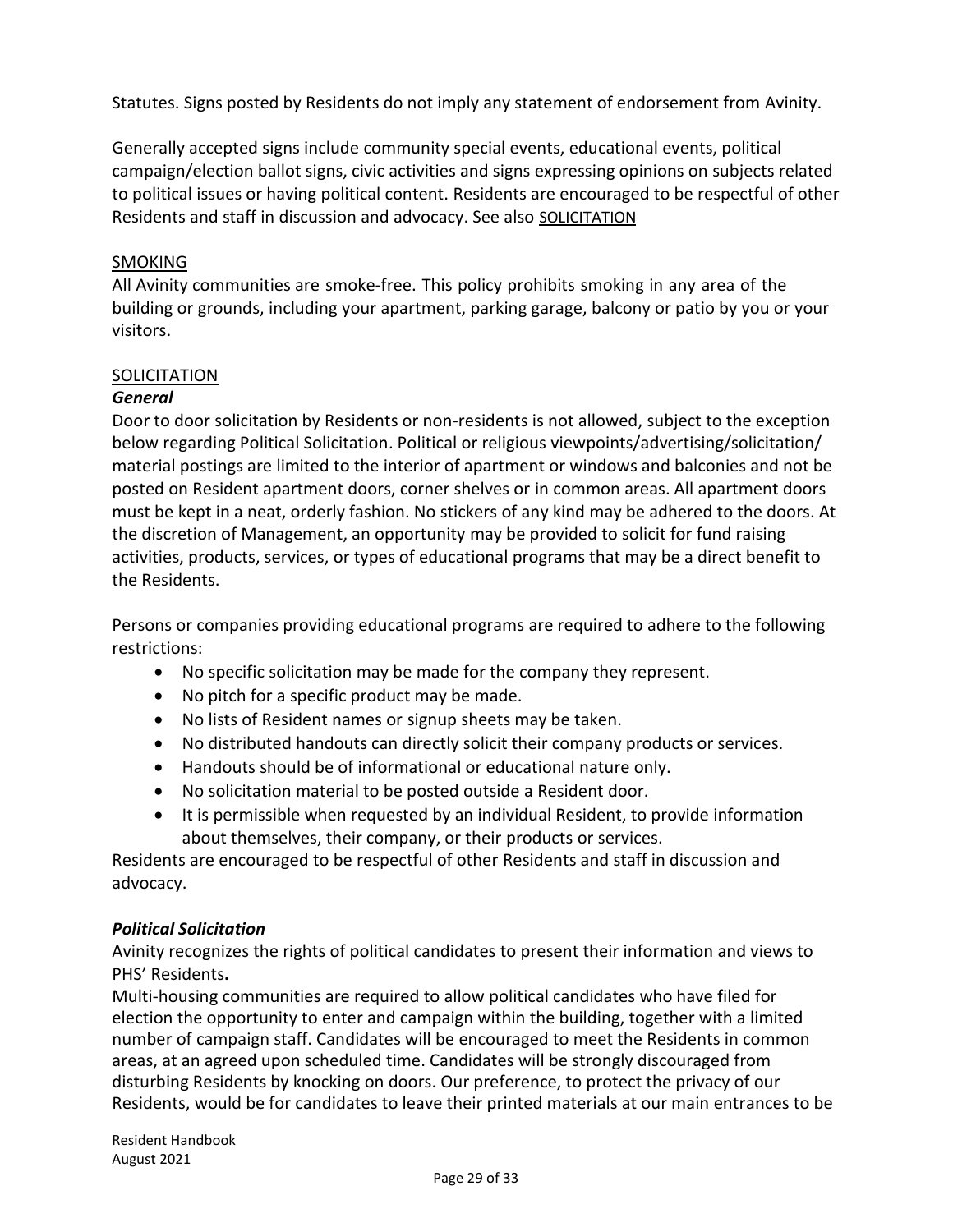## distributed to Resident reading areas. See also BALCONIES, DECKS, PORCHES & PATIOS and SIGNAGE.

## STORAGE AREA/LOCKERS

You may have access to a storage area/locker. Storage lockers are assigned by Management. Lockers which are not officially assigned or appear to be abandoned are subject to inspection by Management and contents may be subject to disposal. Flammable, corrosive, and hazardous material may not be stored in areas/lockers. Items may not be stored within 18 inches of any water sprinkler. Management is not responsible for the security or damage of items in the storage lockers. Storage locker areas are not climate controlled. Contact Management for more information about renting a storage locker.

#### **SUGGESTIONS**

We encourage and welcome suggestions to improve or enhance the experience of our Residents and their visitors. Please place suggestions in box at reception desk.

#### SYRINGES AND LANCETS

All who use hypodermic needles are required to dispose of used needles appropriately. Never dispose of used needles in the trash receptacles or recycling bins. This could pose a danger to other Residents, employees, and trash haulers. "Sharps" containers are the only appropriate receptacles for disposing of used needles. They are available at any local drug store, medical supply store or through our Clinical department(s). Please contact Management when you have a full container, so arrangements can be made for proper disposal.

#### **TELEPHONES**

Phone service is not provided in your rent. If you want to have a landline telephone service, please contact your local telephone provider.

#### **TELEVISION**

This Community provides basic cable service in select areas. If you are interested in having Cable service in your apartment, please contact a local provider. Each apartment is equipped with television outlets. A coaxial cable is needed for hook up to these outlets. Please be considerate of the other Residents in the Community with television volume. If your television volume disturbs the quiet enjoyment of your neighbors, management may suggest the use of a hearing device or other assistive services such as closed captioning.

#### TIPS/GRATUITIES – SEE EMPLOYEE GIFT POLICY

#### TOILETS

Please do not place any items in toilets other than toilet tissue. If you have any toilet problems contact Management immediately. If your toilet overflows please try to shut the water valve off (which is located directly behind and below the tank) and then call Management or on-call staff immediately. We suggest that each Resident have a plunger on hand for emergency use.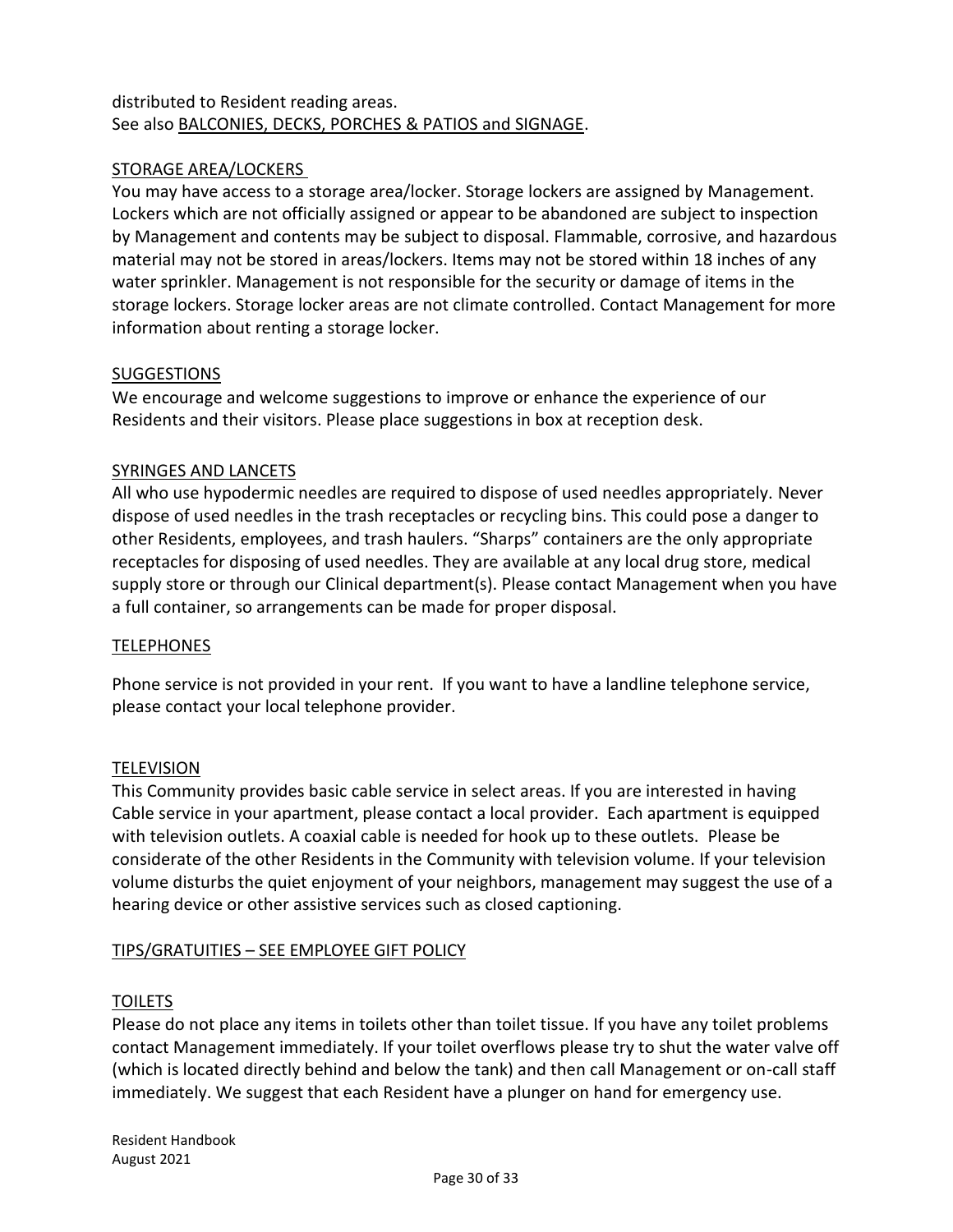#### TRANSPORTATION

Please see Management for more information and the Guidelines for Riding on Avinity Vehicles which outlines rules and restrictions. Outings may be cancelled under certain circumstances including, but not limited to, weather conditions and group size.

#### TRASH DISPOSAL

A trash chute has been provided for you on each floor. Please securely tie all garbage in plastic bags.

#### URGENT CALL SYSTEMS

The housing care environments of this Community are equipped with an urgent call system. The system allows Residents to move freely around the interior of the Community and summon help with the push of a pendant. If Residents of our housing care environments need assistance, they are able to press the pendant to request assistance. The pendant alerts will identify the part of the building the alert call is coming from for housing support staff to respond. Please do not move from the area in which you pushed the pendant. Pendant calls will be responded to as soon as possible with the safety of other residents taken into consideration.

In certain circumstances, there may be a charge for pendant use; see the Hospitality and Ancillary Services Rate Sheet for fees. There will be a charge for pendant replacement due to loss or Resident-caused damage. The pendants will not work outside of the building. For extended time away from the Community (more than two hours), we encourage you to leave your pendant in your apartment. The pendant will attempt to communicate wirelessly every 15 minutes which may lead to shorter pendant battery life.

At various locations throughout the Community, pull cord alert stations are available. Pulling that cord will place a 911 call and they will respond.

#### VISITORS

Residents' family and friends are welcomed and encouraged to visit. We invite Residents and their visitors to use commons areas, grounds and amenities. Some areas or equipment may require reservation prior to use. Visitors are asked to respect the privacy and comfort of all and use discretion, so their visit does not interfere with others' enjoyment of the Community. Children are always to be accompanied by an adult. Children are encouraged to visit, but it is the parent's, and ultimately the resident's, responsibility to monitor the conduct of young visitors. Please be reminded that this Community is a smoke free community.

Visitors are subject to same rules and expectations as you. You may not have more than two overnight visitors and visitor stays should not be longer than two weeks per stay, without prior approval of Management. Overnight visitors are to sleep within your apartment or reserved visitor/guest room.

Activities programs are designed for you and other Residents. We encourage friends and family to participate if space is available.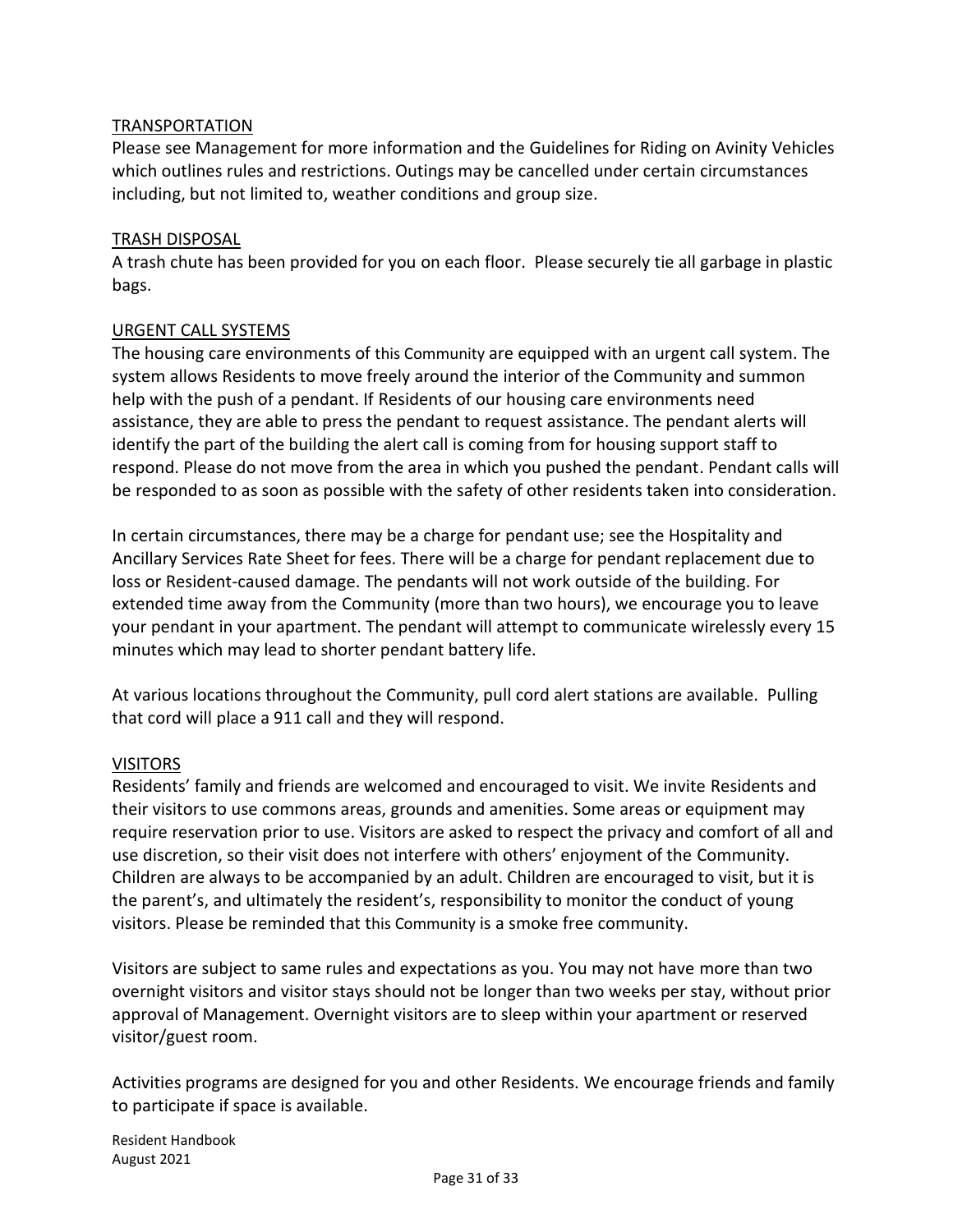#### VOLUNTEERS

Volunteerism is an important part of the ministry at Avinity. You are encouraged to find a way to become involved in the life of the Community through volunteer service. All volunteers are to register and be approved with the Volunteer Department before serving. Please note that in our care environments, volunteers may be subject to a background check. From time to time you may see volunteers within the Community. You may identify them by their volunteer nametag.

#### WAITING LIST/PRIORITY SYSTEM

We are committed to serving you through our continuum of care as your needs may change. Residents of PHS have priority access to other PHS communities and services. Because our Communities are sometimes full, we are not able to promise that the preferred room or apartment will be available in the preferred Community at the time of need. At times there may be two or more parties with priority seeking the same room or apartment. At such times, Management will review all of the circumstances, including need, and make a determination. Please see Management if you have questions.

#### WATERBEDS

Due to the potential of water damage, the use of water beds is not permitted.

#### WELLNESS CENTER

The Wellness Center is available to help you to achieve your wellness and fitness goals. You will receive key access to the Wellness Center, after reading and signing a Wellness Center Waiver & Consent and receiving an orientation to the equipment. Residents of our care environments may be asked to receive a Wellness Medical Clearance as well before using the Wellness Center.

No fee is charged to participate in any Wellness Center activity, except for personal training. See the activity calendar for class offerings, fitness programs and initiatives. Wellness Center hours may have designated hours of operation. Please contact Management to complete required forms or if you have questions.

#### WHEELCHAIRS/WALKERS/MOTORIZED CARTS

This Community recognizes that the use of motorized carts or electric wheelchairs may be necessary and beneficial for some Residents. This Community is not liable for damage or injury associated with the operation of the vehicle. Any repair costs due to damage done to the Resident's apartment or common areas will be the responsibility of the resident. Management reserves the right to prohibit the use of a motorized cart or electric wheelchair if it proves to be unsafe to the resident or others, and/or if the vehicle causes excessive damage. Motorized carts and/or electric wheelchairs must be operated at speeds slow enough to ensure the safety of the operator and others and must be stored in the Resident's apartment. We ask that you travel at a pace no faster than a normal walking pace. Operators are asked to drive on the right side of the hallway or room, and to be particularly careful when driving in and out of elevators